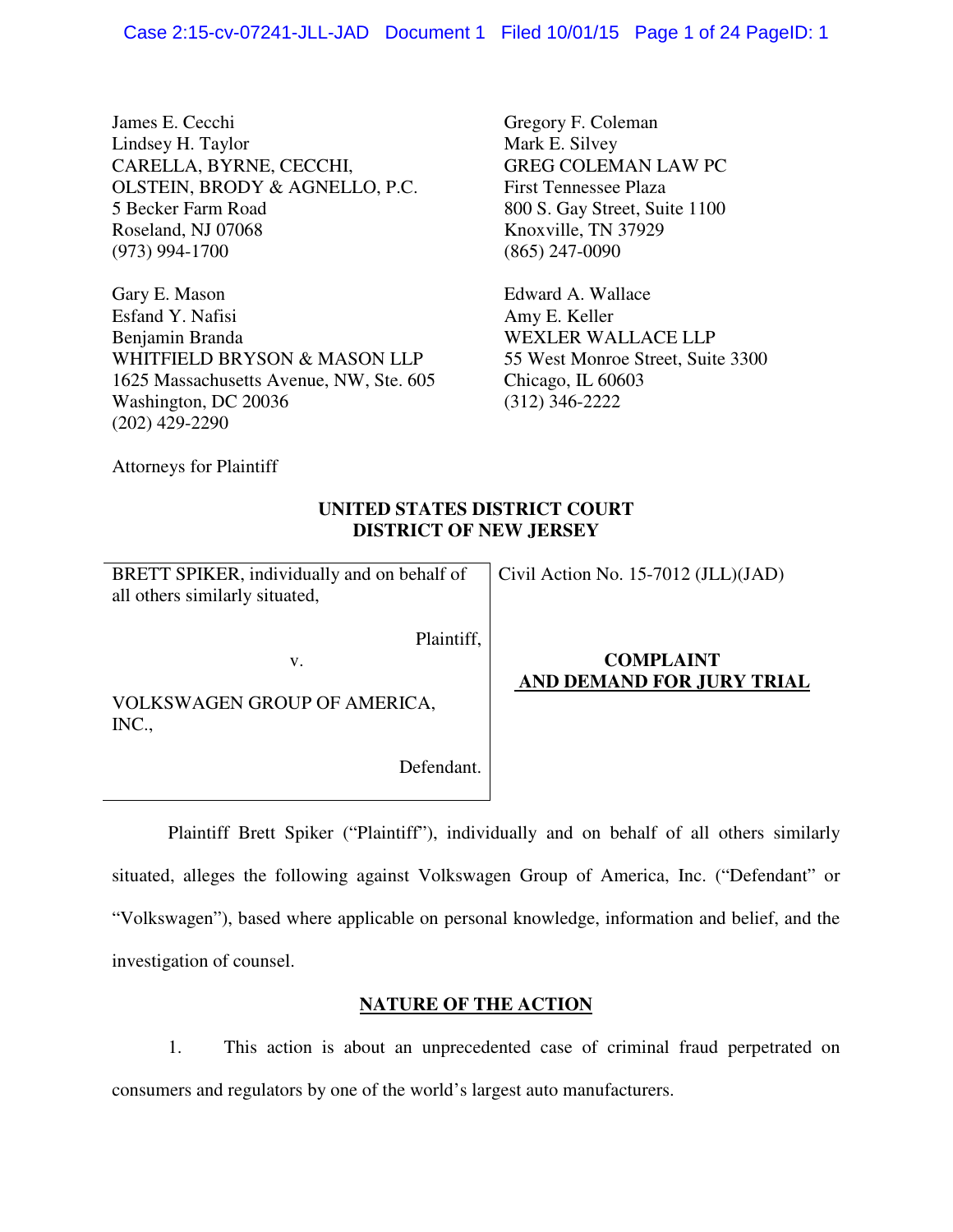## Case 2:15-cv-07241-JLL-JAD Document 1 Filed 10/01/15 Page 2 of 24 PageID: 2

2. Since 2009 over 482,000 diesel Volkswagen and Audi vehicles sold in the United States were sold with a "defeat device" to create the impression of high fuel efficiency and high performance with extremely low emissions. A "defeat device" is nothing less than a software trick that was deliberately designed by Volkswagen's engineers to make the engine more cleanly when emission testing was being conducted, but otherwise to run more powerfully and fuel efficiently (at the expense of being clean). Volkswagen marketed vehicles with these defeat devices as "green" and environmentally friendly, when in fact these representations were hollow. Volkswagen's vehicles possessed none of the promised attributes.

3. According to the United States Environmental Protection Agency ("EPA"), Volkswagen installed its "defeat device" on Type EA 189 and EA 288 diesel 2.0 liter turbo engines in the following vehicles: 2009-2015 Volkswagen Jetta; 2009-2015 Volkswagen Beetle; 2009-2015 Volkswagen Golf; 2014-2015 Volkswagen Passat; and 2009-2015 Audi A3. Additional vehicles and model years may be added to this list as new facts are discovered.

4. Volkswagen not only intentionally misrepresented the ability of the vehicles to deliver high performance and fuel economy with low and legally mandated emissions, but Volkswagen created a way to make it appear to regulators as if the vehicles at issue delivered on this promise and complied with law.

5. The defeat devices that Volkswagen designed and installed worked by switching on the full emissions control systems only when the car's emission systems were undergoing testing. When switched on the defeat device reduced the vehicles' performance, limiting acceleration, torque and fuel efficiency to clean up its act.

6. When the defeat devices were not activated – *i.e.*, when occasional emissions testing was not being performed – the vehicles delivered the promised fuel efficiency and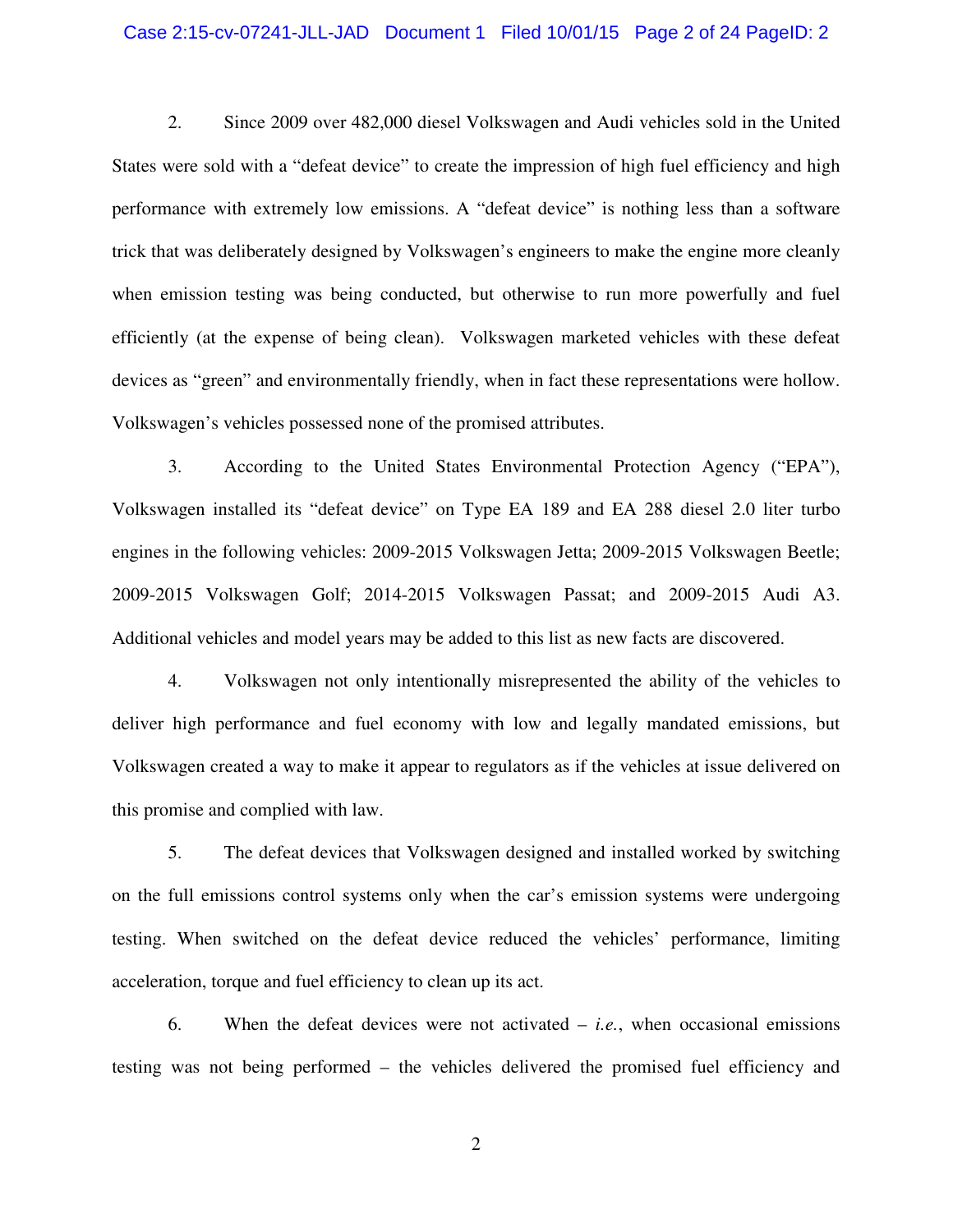## Case 2:15-cv-07241-JLL-JAD Document 1 Filed 10/01/15 Page 3 of 24 PageID: 3

performance at the expense of the "clean" emissions claims made by the defendants and required by government regulators. During normal operation the vehicles emitted between 10 and 40 times as much pollution into the environment as is allowed under the Clean Air Act and state regulations.

7. Volkswagen's violations of the Clean Air Act and various state regulations are detailed in a Notice of Violation the EPA issued to Volkswagen, as well as a letter from the California Air Resources Board ("CARB"), copies of which are attached to this Complaint as Exhibits A and B, respectively.

8. Once the existence of the defeat devices became known, the scandal spread worldwide. The Type EA 189 and EA 288 engines have been installed in approximately 11 million vehicles worldwide, including those sold under Volkswagen's Volkswagen, Audi, Skoda and SEAT brands.

9. Volkswagen immediately admitted that the subject automobiles contained the defeat device. At a press conference on Monday, September 22, 2015, the head of Volkswagen's U.S. operations, Michael Horn, stated "[W]orst of all, we were dishonest to our customers. We totally screwed up."

10. In addition, Volkswagen announced that it was suspending sales of the subject vehicles in the United States until the defeat devices were removed from the vehicles and the vehicles were actually legal to sell within the United States.

11. On September 23, 2015, one day after admitting that 11 million Volkswagenmade cars have software that dupes official emissions tests, Martin Winterkorn, Volkswagen's CEO, resigned from his post, stating: "I am shocked by the events of the past few days . . . .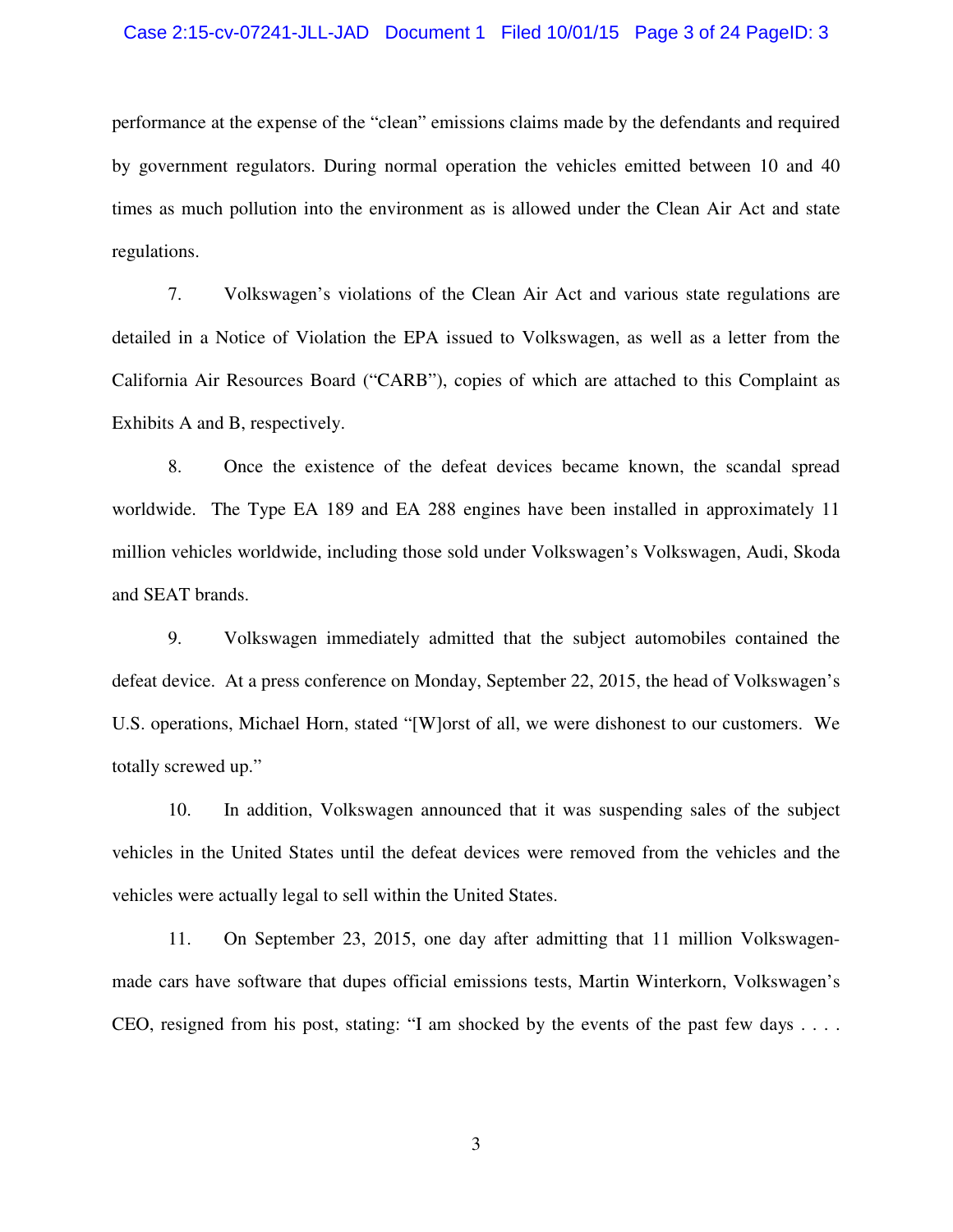Above all, I am stunned that misconduct on such a scale was possible in the Volkswagen Group."

# **PARTIES**

12. Plaintiff is a citizen of the State of Wyoming, residing in Laramie, Wyoming. He purchased a 2015 Volkswagen Jetta TDI.

13. Defendant Volkswagen Group of America is a New Jersey corporation with its principal place of business at 2200 Ferdinand Porsche Drive, Herndon, Virginia 20171, and Eastern Regional headquarters located in Woodcliff Lakes, New Jersey.

14. At all relevant times, Volkswagen manufactured, distributed, sold, leased and warranted the vehicles with defeat devices under the Volkswagen and Audi names throughout the United States. The defeat device, engine, and engine control systems were all designed by Volkswagen or its agents. Volkswagen also developed and distributed its owners' manuals, warranty materials, advertisements and other promotional materials related to the vehicles containing defeat devices.

## **JURISDICTION AND VENUE**

15. This Court has jurisdiction over this action pursuant to the Class Action Fairness Act ("CAFA"), 28 U.S.C. § 1332(d), because at least one Class member is a citizen of a state other than that of Defendant, there are more than one hundred Class Members, and the aggregate amount in controversy exceeds \$5 million, exclusive of interest and costs.

16. This Court has personal jurisdiction over Defendant because it is incorporated in New Jersey and conducts regular and continuous business in New Jersey.

17. Venue is proper in this District under 28 U.S.C. 1391(b) because Defendant is incorporated under the laws of New Jersey and because Defendant has caused harm to Class Members residing in this District.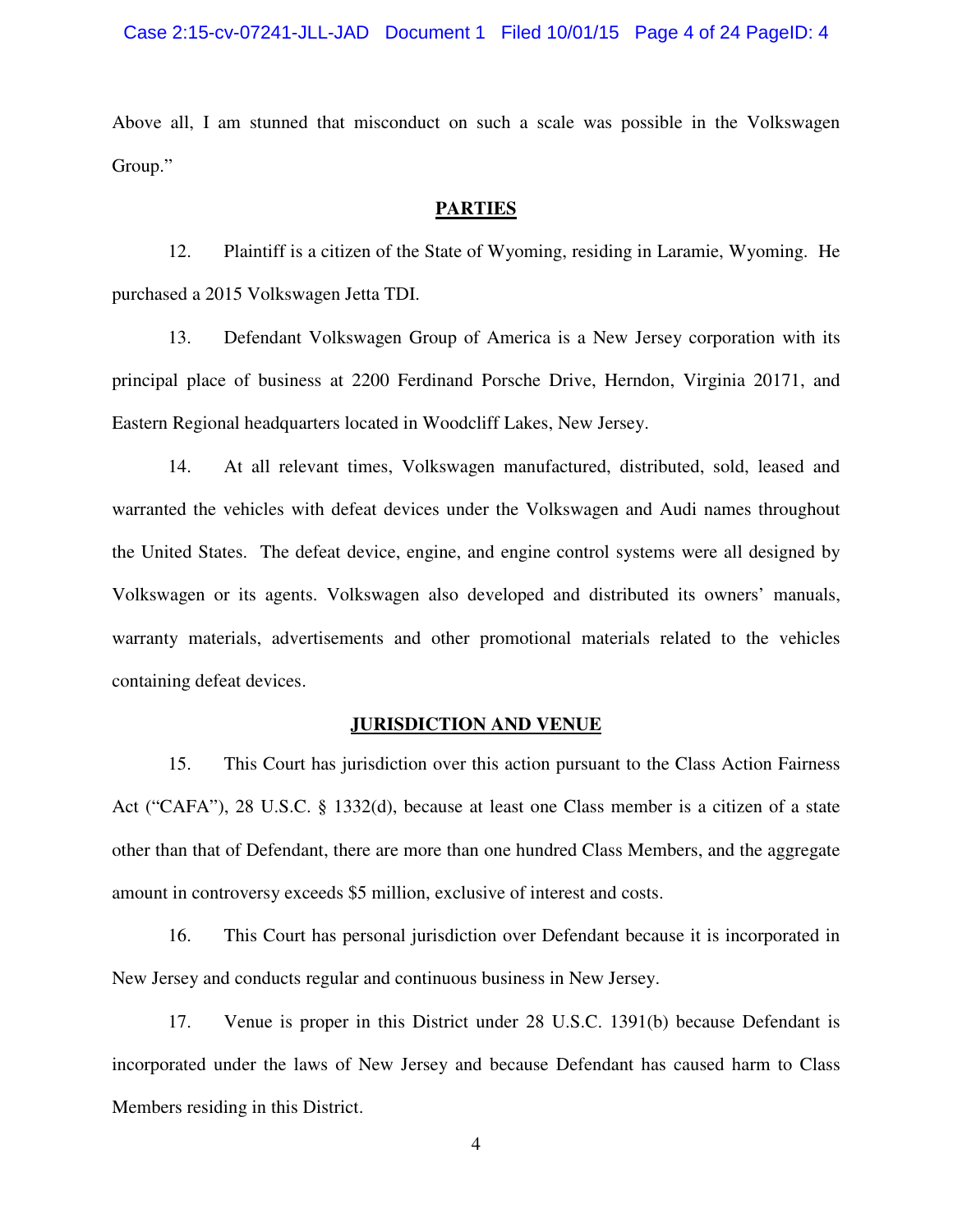#### **DEFENDANT'S MISCONDUCT TOLLS THE STATUTE OF LIMITATIONS**

# **A. Discovery Rule Tolling**

18. Plaintiff and Members of the proposed Class could not have discovered that Volkswagen concealed and misrepresented the true emissions levels of its vehicles through the use of defeat devices.

19. Volkswagen's efforts to deceive consumers and regulators were the result of painstaking concealment and fraud with respect to Volkswagen's CleanDiesel engines, engine control systems and defeat devices.

20. Neither Plaintiff nor Class Members could reasonably discovered, or have reason to suspect, that Volkswagen intentionally concealed information within its knowledge from federal and state regulators, Volkswagen's dealerships, and consumers. Indeed, the whole purpose of the defeat devices was to engage when the vehicles were being tested for exhaust emissions with the intent of concealing the fact that the exhaust emissions actually exceeded amounts allowed by applicable regulations.

21. Thus, even a reasonable and diligent investigation by consumers could not have discovered that Volkswagen solely possessed information about the existence of its sophisticated emissions fraud scheme. Plaintiff and Class Members had no way of learning that Volkswagen was flouting applicable federal and state emissions standards as well as consumer law.

## **B. Tolling Due To Fraudulent Concealment**

22. All applicable statutes of limitation have been tolled by Volkswagen's active fraudulent concealment of the facts alleged in this Complaint.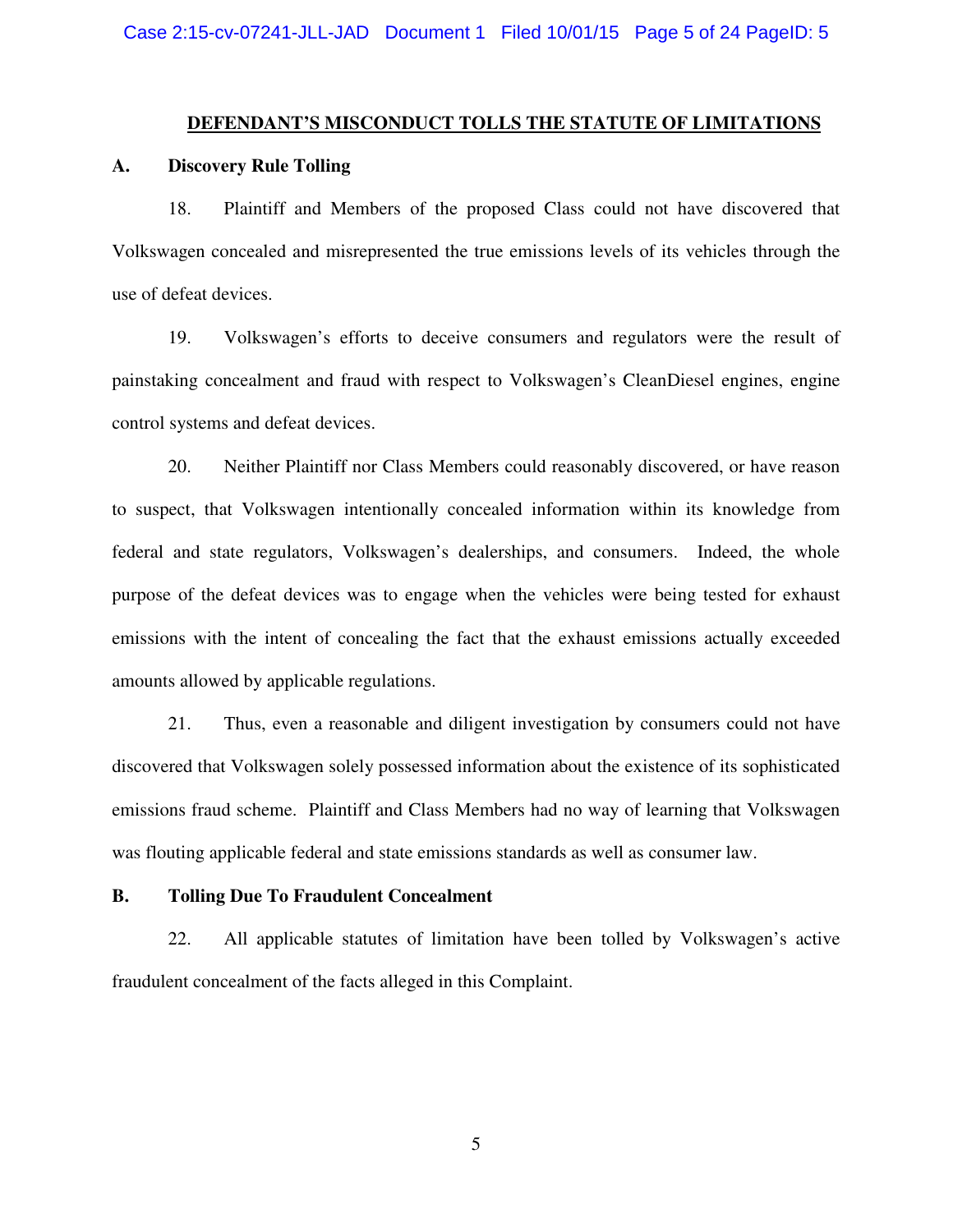## Case 2:15-cv-07241-JLL-JAD Document 1 Filed 10/01/15 Page 6 of 24 PageID: 6

23. Rather than disclosing the vehicles' true performance, fuel economy, emissions, and compliance with federal and state emission standards, Volkswagen actively concealed and misrepresented them through the use of defeat devices.

**C. Estoppel** 

24. Volkswagen was under a continuous duty to disclose to consumers, including Plaintiff and the other Class Members, the facts that it knew about the emissions, fuel economy and performance of the vehicles equipped with defeat devices, and of those vehicles' inability to comply with federal and state emission standards.

25. Volkswagen violated this duty and unlawfully circumvented federal and state emission standards through the use of defeat devices, and Volkswagen intentionally misrepresented the ability of the subject vehicles to comply with state and federal law regulating vehicle emissions and clean air.

26. Volkswagen is therefore estopped from relying on any statutes of limitation defenses in this action.

#### **FACTUAL BACKGROUND**

27. Volkswagen designed and sold cars that were designed to, and did, mislead consumers and regulators about the vehicles' emissions, fuel efficiency and performance. Despite touting the "green" benefits of its diesel vehicles, Volkswagen sold cars that produced pollution up to 40 times higher than advertised, and then intentionally concealed the truth about those cars through a sophisticated scheme involving defeat devices.

# **A. Volkswagen Sells The "Green" Diesel Image To Consumers**

28. For years, Volkswagen advertised its diesel vehicles as fuel efficient cars with low emissions. Consumers have responded to these advertisements, making Volkswagen the largest seller of diesel passenger vehicles in the United States.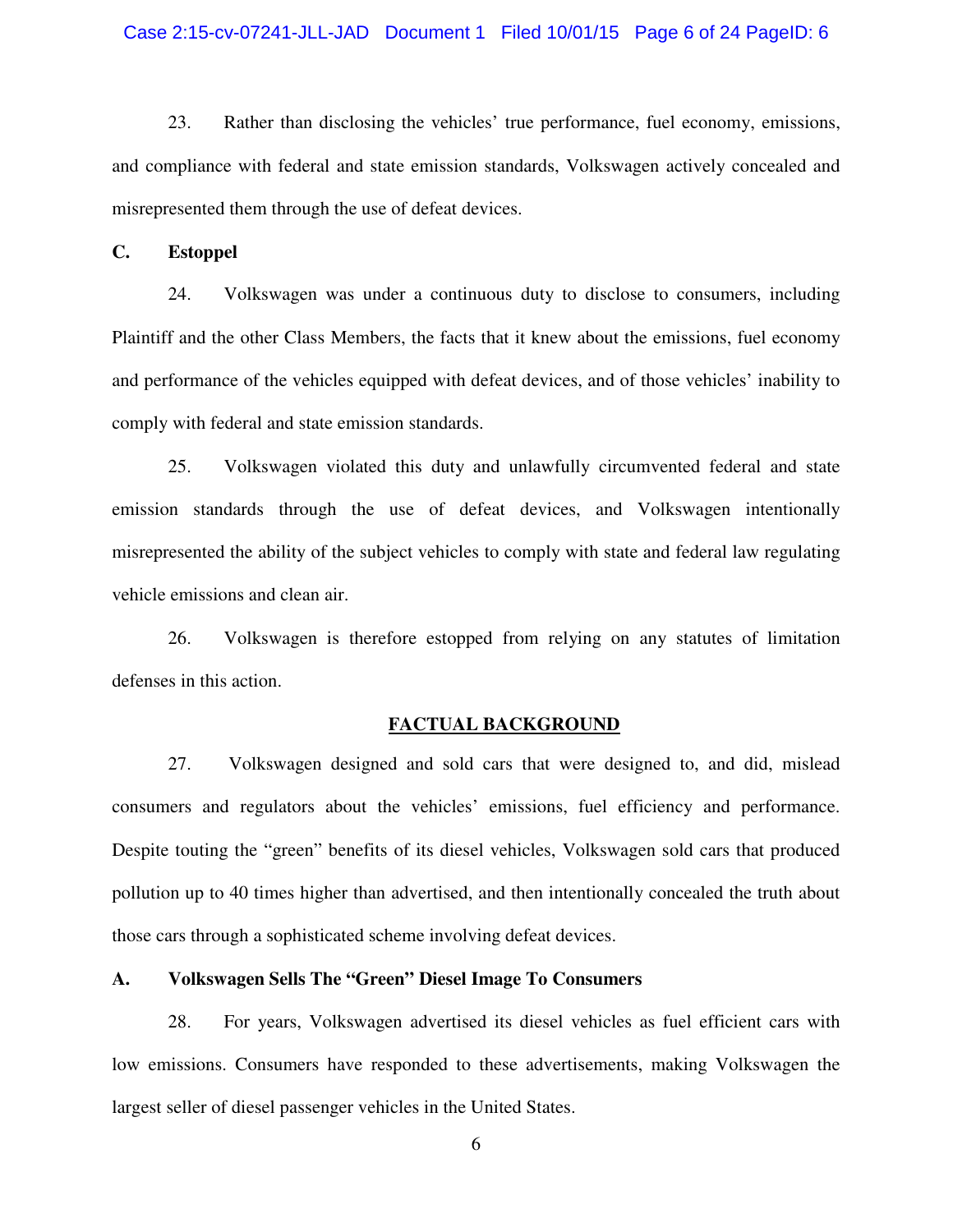## Case 2:15-cv-07241-JLL-JAD Document 1 Filed 10/01/15 Page 7 of 24 PageID: 7

29. While under 1% of automobiles sold in the U.S. are powered by diesel engines, approximately 23% of those sold by Volkswagen are diesels, with those vehicles making up the bulk of diesel automobile sales in the U.S.

30. Part of Volkswagen's success owes to the promotion of their diesel cars as "clean" and "green" vehicles. In fact, "CleanDiesel" is a marketing term used by Volkswagen to market the vehicles at issue in this action.<sup>1</sup>

31. Volkswagen's website boasts that the Audi A3 TDI and VW Jetta TDI were named the 2010 Green Car of the Year and the 2009 Green Car of the Year, respectively.

32. Volkswagen also supported and directed a website to promote its "green" diesel technology, www.clearlybetterdiesel.org, which states that Volkswagen's technology reduces smog and "meets the highest standards in all 50 states, thanks to . . . innovative engine technology that burns cleaner."

33. In addition to touting the low emissions of the subject vehicles, Volkswagen touted the fuel efficiency of the vehicles, in that they could achieve over 40 miles per gallon of fuel and travel over 800 miles on a tank of fuel. $2<sup>2</sup>$ 

34. Further, Volkswagen recently began promoting the performance of its diesel powered automobiles, to overcome the consumer perception that diesel automobiles were slow and sluggish. $3$ 

<u>.</u>

<sup>1</sup> An example of a commercial touting how "clean" Volkswagen diesels is available at https://www.youtube.com/watch?v=WNS2nvkjARk and (last visited September 22, 2015)

<sup>2</sup> Examples of commercials touting the fuel efficiency of Volkswagen diesels are available at https://www.youtube.com/watch?v=a2CNHVXvNRo and https://www.youtube.com/watch?v=wj3if2gRWYE (last visited September 22, 2015).

<sup>3</sup> An example of such a commercial is available at https://www.youtube.com/watch?v=0VA51xWXZ3g, (last visited September 22, 2015)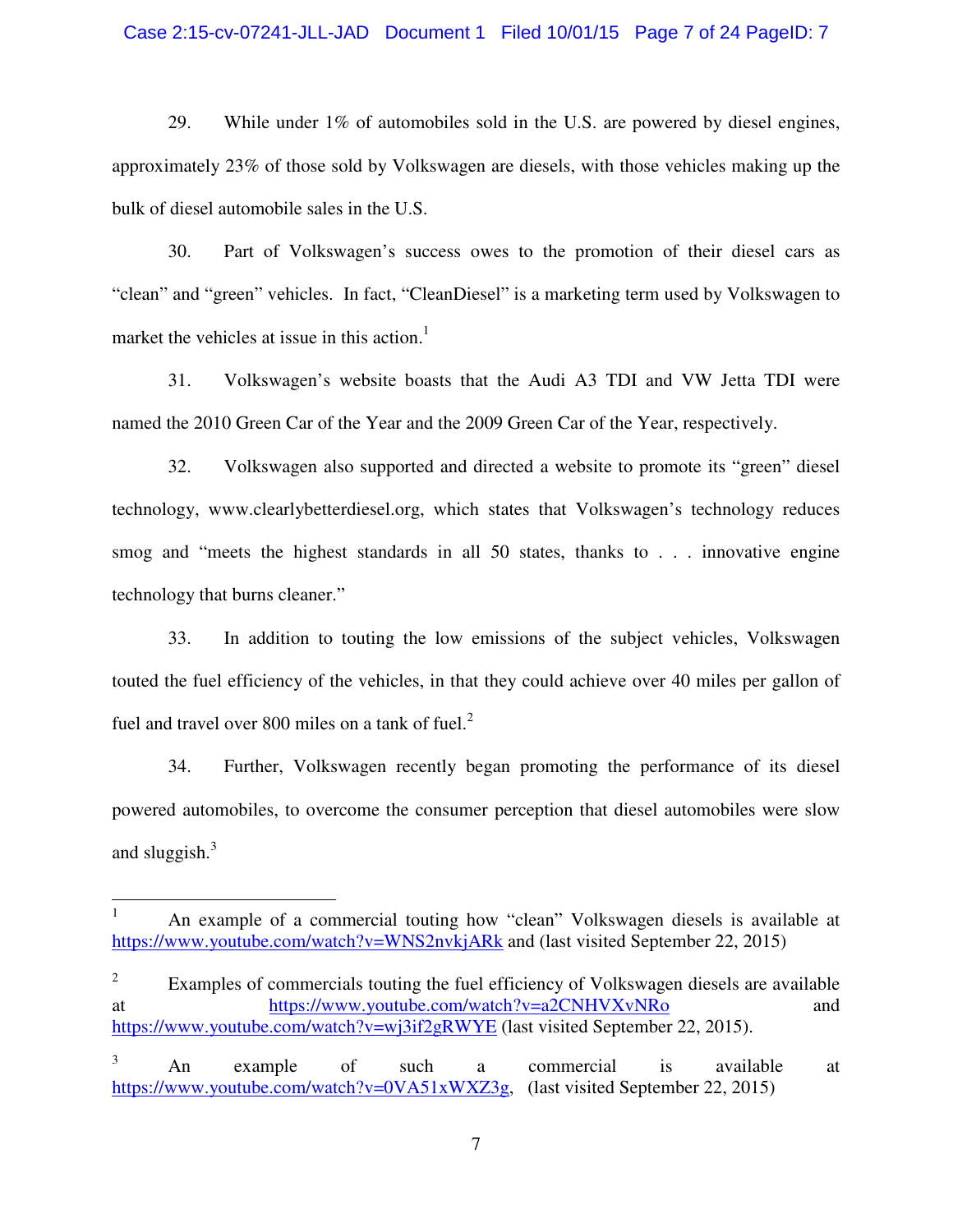# **B. Volkswagen Intentionally Concealed Its Vehicles' Excessive And Illegal Pollution Emissions.**

35. On September 18, 2015, the EPA issued a Notice of Violation ("NOV") to Volkswagen. The NOV details how Volkswagen installed sophisticated software in the Volkswagen and Audi diesel vehicles that detects when the vehicle is undergoing official emissions testing and turns full emissions controls on only during the tests. At all other times that the vehicle is in operation, the emissions controls are deactivated, permitting pollution to be freely released into the environment at levels that far exceed those allowed by federal and state clean air regulators. This software produced and used by Volkswagen is a "defeat devices" as defined in the Clean Air Act.

36. Volkswagen programmed the engine control computers in the vehicles with defeat devices to detect when cars are undergoing emissions testing. When testing is occurring, the defeat device alters the vehicle's engine and exhaust systems such that emissions standards are met. When testing is not being performed the engine control systems operate the vehicle in a way that does not comply with EPA omissions requirements.

37. Moreover, under normal operating conditions, the engines produce more power and higher fuel efficiency than they would if they complied with EPA emissions requirements.

38. Because of this software, Volkswagen's diesel vehicles can seemingly meet emissions standards while emitting nitrogen oxides (NOx) at up to 40 times the standard allowed under federal and state laws and regulations during the normal operation of the vehicles.

39. The Clean Air Act sets emissions standards for vehicles and requires vehicle manufacturers to certify to the EPA that vehicles sold in the United States meet applicable federal emissions standards. All vehicles sold in the United States must be covered by an EPAissued certificate of conformity. Under federal law, cars equipped with defeat devices, which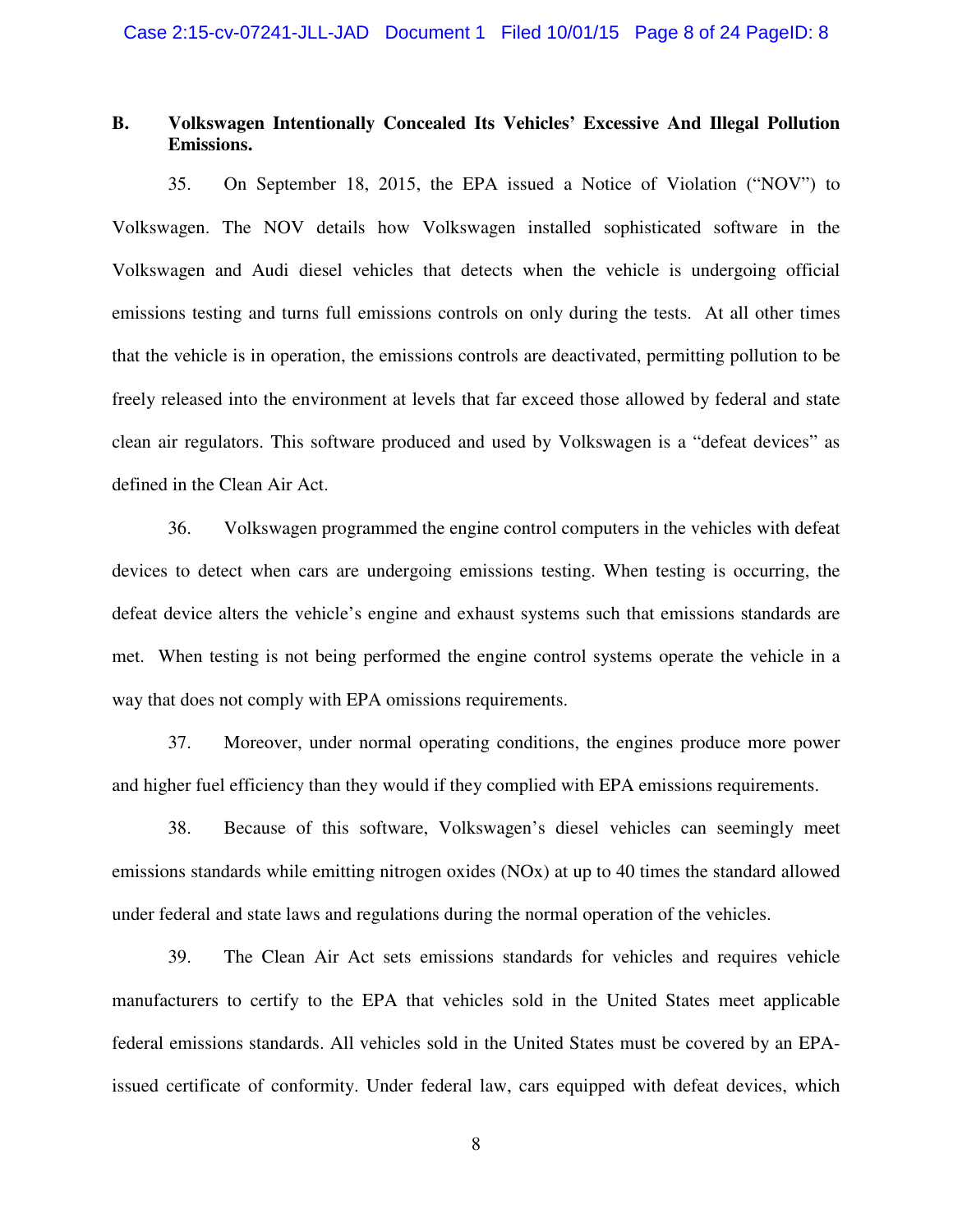# Case 2:15-cv-07241-JLL-JAD Document 1 Filed 10/01/15 Page 9 of 24 PageID: 9

reduce the effectiveness of emissions control systems during normal driving conditions, cannot be certified. Volkswagen violated the Clean Air Act, defrauded its customers, and engaged in unfair competition by manufacturing and selling vehicles with defeat devices that allowed for higher levels of emissions than were certified by the EPA.

# **C. Volkswagen Charged A Premium For Its "Clean" And "Green" Diesel Technology**

40. Volkswagen charged substantial premiums for vehicles equipped with defeat devices.

41. The table below sets forth the price premium for each comparable base, mid-level, and premium trim for each affected model:

| <b>Model</b>     | <b>Base</b> | <b>Mid-level</b> | Premium |
|------------------|-------------|------------------|---------|
| VW Jetta         | \$2,860     | \$4,300          | \$6,315 |
| <b>VW Beetle</b> | \$4,635     | n/a              | \$2,640 |
| VW Golf          | \$2,950     | \$1,000          | \$1,000 |
| <b>VW Passat</b> | \$5,755     | \$4,750          | \$6,855 |
| Audi A3          | \$2,805     | \$3,095          | \$2,925 |

## **D. Volkswagen's Misconduct Has Injured Class Members**

42. Despite the EPA ordering Volkswagen to recall vehicles equipped with defeat devices, purchasers of the subject vehicles have and will continue to suffer significant harm. First, the only way for Volkswagen to make the vehicles comply with emissions standards will be to significantly reduce the vehicles' horsepower, torque and fuel efficiency. Thus, if made EPA compliant, Class Members will suffer actual harm and damages because their vehicles will no longer perform as advertised and warranted.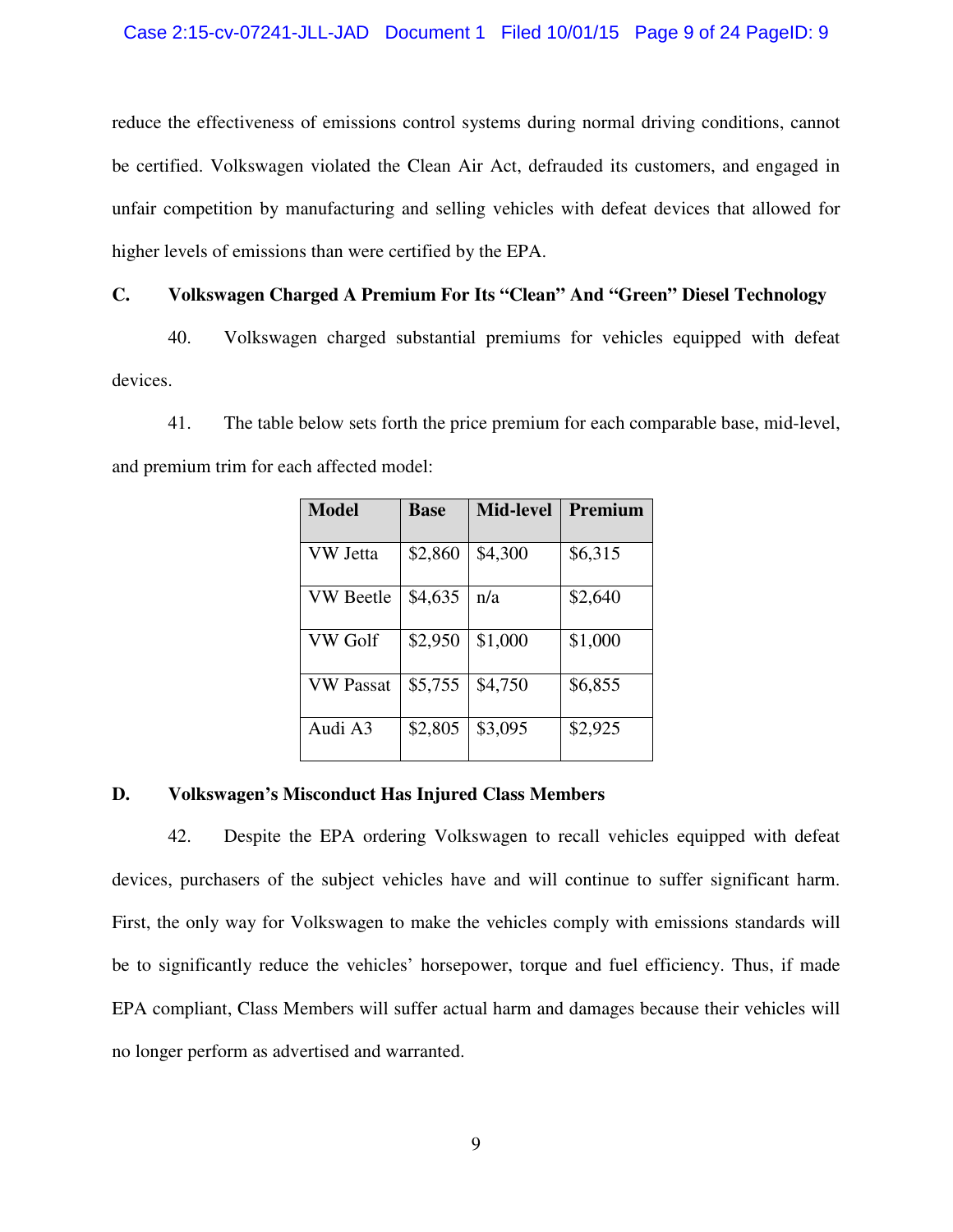## Case 2:15-cv-07241-JLL-JAD Document 1 Filed 10/01/15 Page 10 of 24 PageID: 10

43. Second, Class Members' vehicles will suffer from a significant diminution value by being made EPA compliant, because not only did Class Members overpay for their vehicles, but they will be forced to pay much more to fuel their less fuel efficient vehicles.

44. Owners of vehicles equipped with defeat devices have suffered losses of money or property because of Volkswagen's unfair, deceptive, and/or fraudulent business practices, and its failures to disclose the true emissions of the vehicles.

45. Had Plaintiff and the Class Members known of the defeat device at the time they purchased or leased their vehicles, they would not have purchased or leased their vehicles, or they would have paid less than they did. Even if Volkswagen recalls the defeat device vehicles and degrades the engine performance of the vehicles to make them compliant with EPA standards, Plaintiff and Class Members will be forced to spend more on fuel and will not receive the advertised performance of their vehicles. The recalled vehicles will be worth less in the used marketplace because of their decrease in performance and efficiency, which means that owners of these vehicles will not be able to recoup the expected value of these vehicles in the future.

#### **PLAINTIFF'S FACTS**

46. Plaintiff purchased a 2015 Volkswagen Jetta TDI vehicle.

47. Plaintiff purchased the car because he was interested in fuel efficiency. He was concerned that a diesel engine would contribute to pollution of the environment, but his research revealed that the Jetta TDI had a "clean" diesel engine. Plaintiff relied on Volkswagen's statement that the Jetta TDI was a clean, low-emission vehicle, in deciding to purchase the vehicle.

48. Plaintiff would not have purchased the vehicle if he had known that the emissions were much higher than advertised and the engine was not "clean." Plaintiff is concerned that if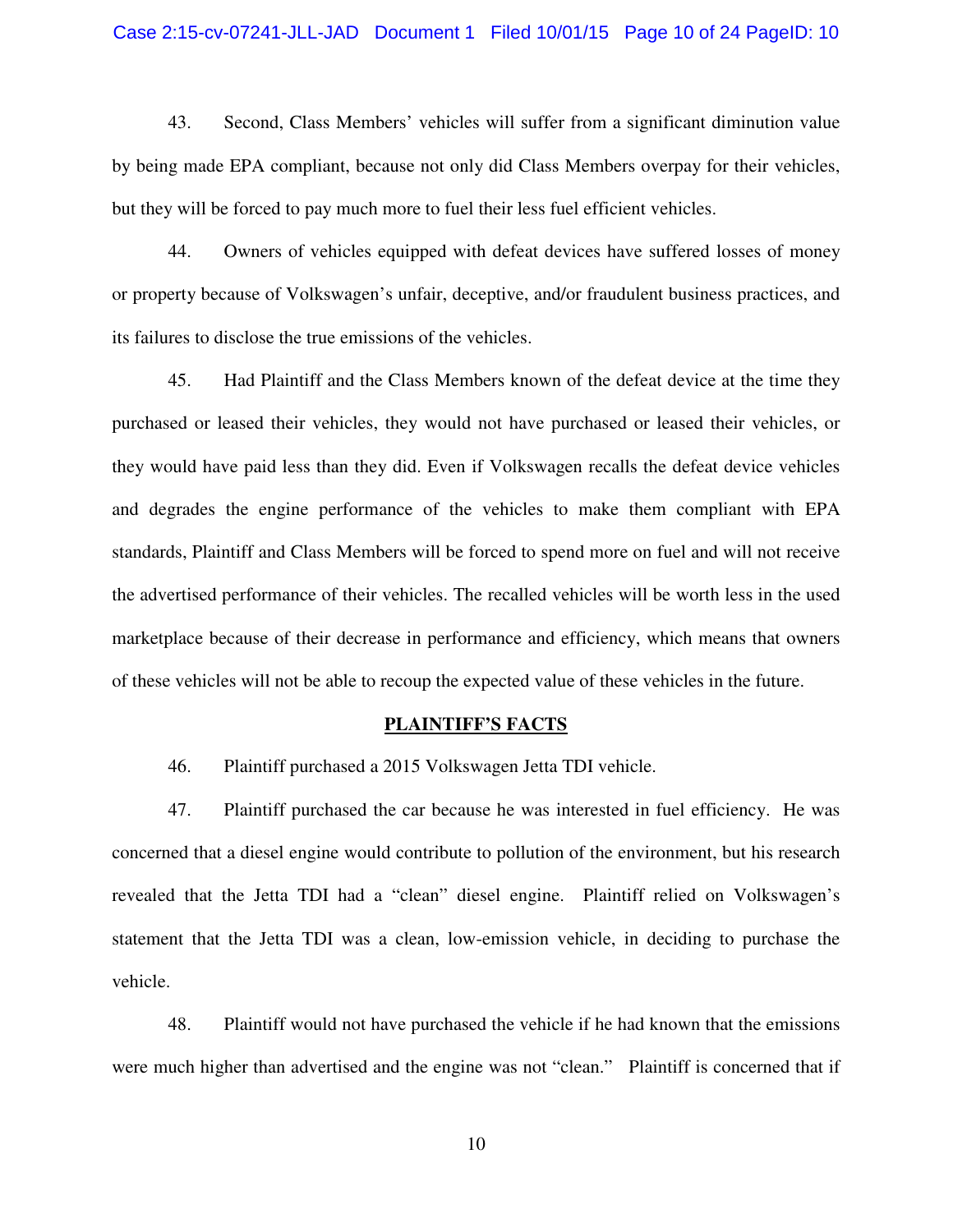he repairs the vehicle it will cost him more for fuel and he will experience degraded performance. He is also concerned that regardless of whether he has the vehicle repaired, it will lose value.

# **CLASS ACTION ALLEGATIONS**

49. Plaintiff brings this action on behalf of himself and as a class action, pursuant to the Rules 23(a), (b)(2), and (b)(3) of the Federal Rules of Civil Procedure on behalf of the following Class:

All persons or entities in the United States who are current or former owners and/or lessees of a Volkswagen or Audi vehicle with a Type EA 189 or EA 288 diesel 2.0 liter turbo engine, including, without limitation: 2009-2015 Volkswagen Jetta; 2009-2015 Volkswagen Beetle; 2009-2015 Volkswagen Golf; 2013-2015 Volkswagen Passat; and 2009-2015 Audi A3.

50. Excluded from the Class are individuals who have personal injury claims resulting from the defeat device in the Class Vehicles. Also excluded from the Class are Volkswagen and its subsidiaries and affiliates; all persons who make a timely election to be excluded from the Class; governmental entities; and the judge to whom this case is assigned and his or her immediate family. Plaintiff reserves the right to revise the Class definition based upon information learned through discovery.

51. Certification of Plaintiff's claims for class-wide treatment is appropriate because Plaintiff can prove the elements of their claims on a class-wide basis as would be used to prove those elements individual actions alleging the same claim.

52. This action has been brought and may properly be maintained on behalf of the class proposed herein under Federal Rule of Civil Procedure 23.

53. **Numerosity**. The Class Members are so numerous and geographically dispersed that individual joinder of all Class Members is impracticable. While Plaintiff believes that there not less than hundreds of thousands of Class Members, the precise number of Class Members is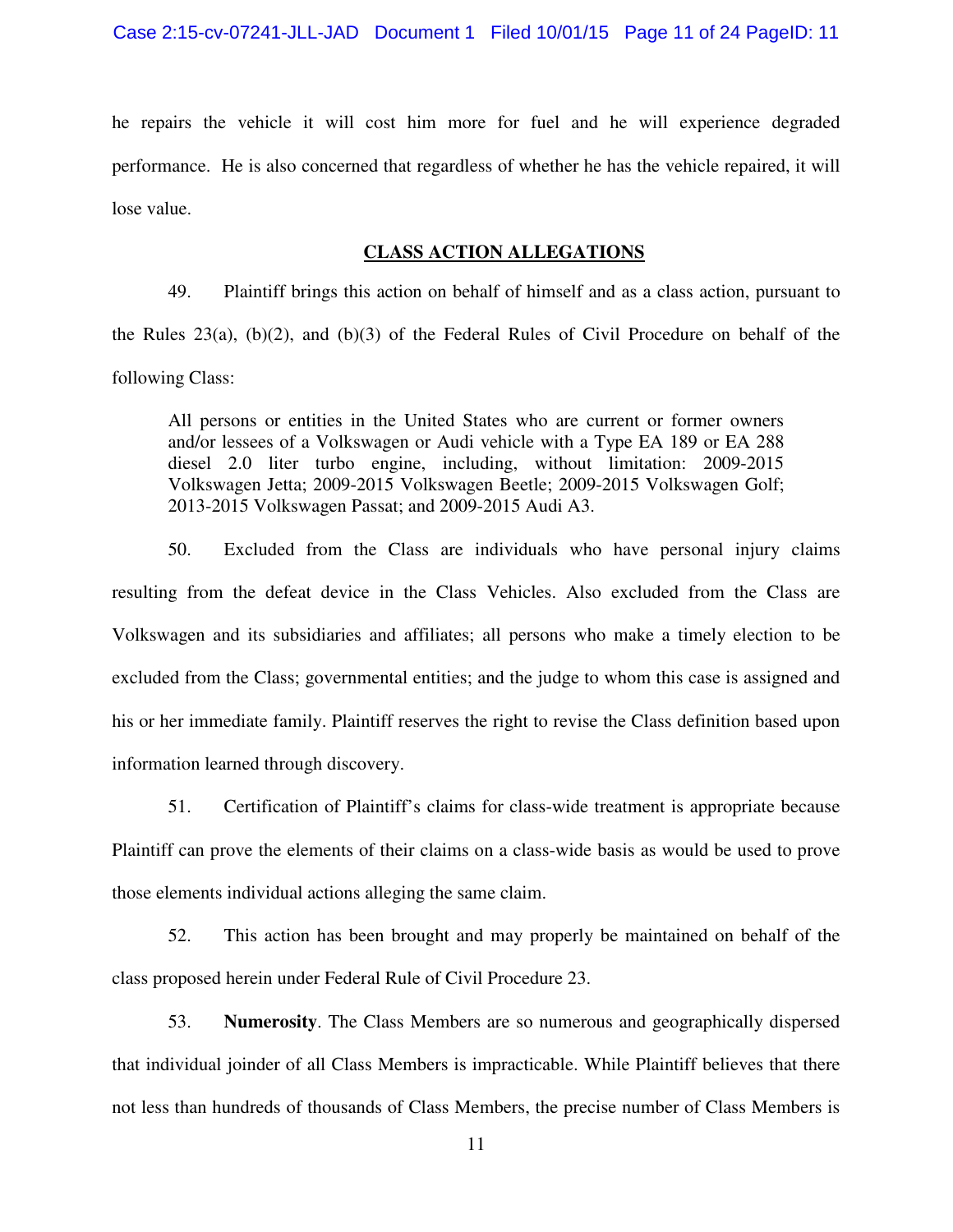# Case 2:15-cv-07241-JLL-JAD Document 1 Filed 10/01/15 Page 12 of 24 PageID: 12

unknown at this time, but may be ascertained from Volkswagen's records. Class Members may be notified of the pendency of this action by recognized, Court-approved notice dissemination methods, which may include U.S. mail, electronic mail, Internet postings, or published notice.

54. **Commonality**. This action involves common questions of law and fact, which predominate over any questions affecting individual Class Members, including:

- a. Whether Volkswagen engaged in the conduct alleged herein;
- b. Whether Volkswagen designed, advertised, marketed, distributed, leased, sold, or otherwise placed defeat device vehicles into the stream of commerce in the United States;
- c. Whether the CleanDiesel engine system in the Class Vehicles contains a defect in that it does not comply with EPA requirements;
- d. Whether the CleanDiesel engine systems in the subject vehicles can be made to comply with EPA standards without substantially degrading the performance or efficiency of the vehicles;
- e. Whether Volkswagen knew about the defeat device and, if so, how long it possessed this knowledge;
- f. Whether Volkswagen designed, manufactured, and distributed the subject vehicles with a defeat device;
- g. Whether Volkswagen's conduct violates consumer protection statutes, warranty laws, and other laws as asserted herein;
- h. Whether Plaintiff and the other Class Members overpaid for their vehicles;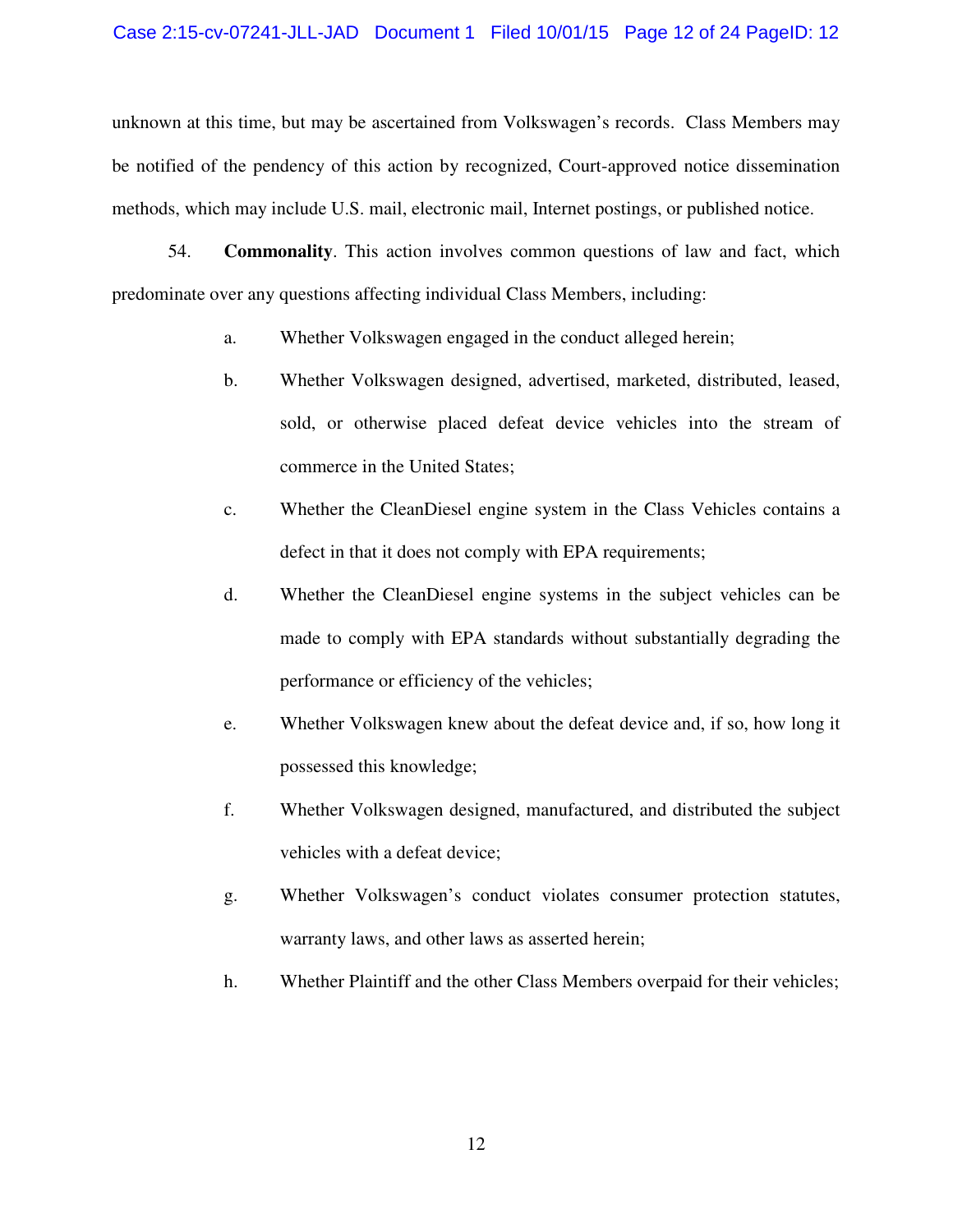- i. Whether Plaintiff and the other Class Members are entitled to equitable relief, including, but not limited to, restitution or other injunctive relief; and
- j. Whether Plaintiff and the other Class Members are entitled to damages and other monetary relief and, if so, in what amount.

55. **Typicality**. Plaintiff's claims are typical of the other Class Members' claims because, among other things, all Class Members were comparably injured through Volkswagen's wrongful conduct as described above.

56. **Adequacy**. Plaintiff is an adequate Class representative because his interests do not conflict with the interests of the other Class Members he seeks to represent; Plaintiff has retained counsel competent and experienced in complex class action litigation, and Plaintiff intends to prosecute this action vigorously. The Class's interests will be fairly and adequately protected by Plaintiff and his counsel.

57. **Declaratory and Injunctive Relief: Federal Rule of Civil Procedure 23(b)(2)**. Volkswagen has acted or refused to act on grounds generally applicable to Plaintiff and the other Class Members, thereby making appropriate final injunctive relief and declaratory relief, as described below, with respect to the Class as a whole.

58. **Superiority**. A class action is superior to any other available means for the fair and efficient adjudication of this controversy, and no unusual difficulties are likely to be encountered in the management of this class action. The damages or other financial detriment suffered by Plaintiff and the other Class Members are relatively small compared to the burden and expense that would be required to individually litigate their claims against Volkswagen, so it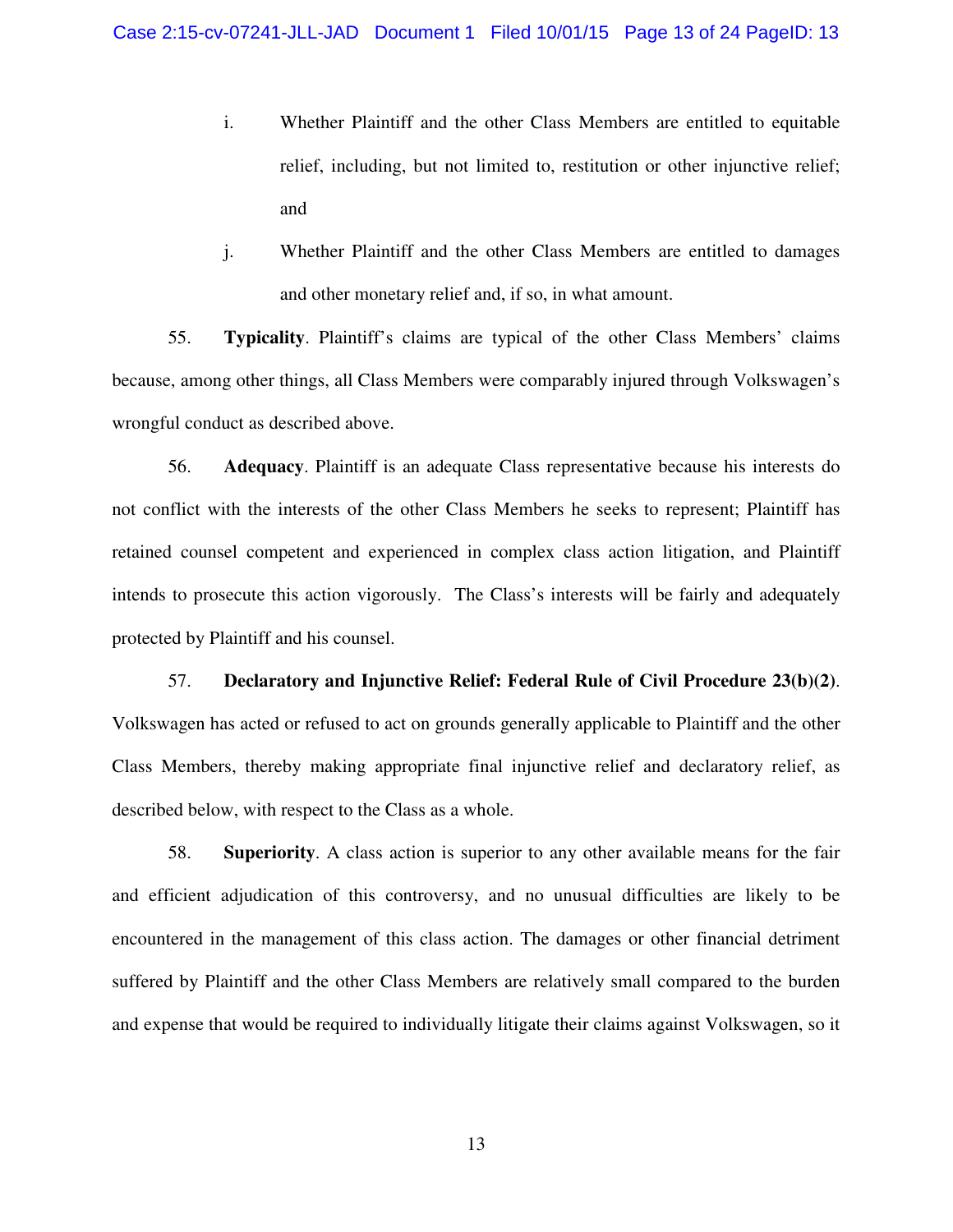## Case 2:15-cv-07241-JLL-JAD Document 1 Filed 10/01/15 Page 14 of 24 PageID: 14

would be impracticable for Class Members individually to seek redress for Volkswagen's wrongful conduct.

59. Should individual Class Members be required to bring separate actions, this Court and/or courts throughout the United States would be confronted with a multiplicity of lawsuits burdening the court system while also creating the risk of inconsistent rulings and contradictory judgments. In contrast to proceeding on a case-by-case basis, in which inconsistent results will magnify the delay and expense to all parties and the court system, this class action presents far fewer management difficulties while providing unitary adjudication, economies of scale and comprehensive supervision by a single court.

# **COUNT I (Common Law Fraud )**

- 60. Plaintiff repeats the allegations set forth above as if fully set forth herein.
- 61. Plaintiff brings this claim on behalf of the Nationwide Class.

62. Volkswagen engaged in both speaking and silent fraud, and in fraudulent and deceptive conduct, throughout the Class Period. As described above, Volkswagen's conduct defrauded Plaintiff and Class Members, intending and leading them to believe, through affirmative misrepresentations, omissions, suppression and concealments of material fact, that the Class Vehicles, marketed by Volkswagen as "clean diesel" vehicles, possessed important characteristics that they in fact did not possess, namely the combination of low emissions, high performance, and fuel economy, and inducing their purchases.

63. Volkswagen's intentional and material misrepresentations included, among other things, its advertising, marketing materials and messages, and other standardized statements claiming the Class vehicles (a) were clean and eco-friendly and (b) combined low emissions with high performance and strong fuel economy.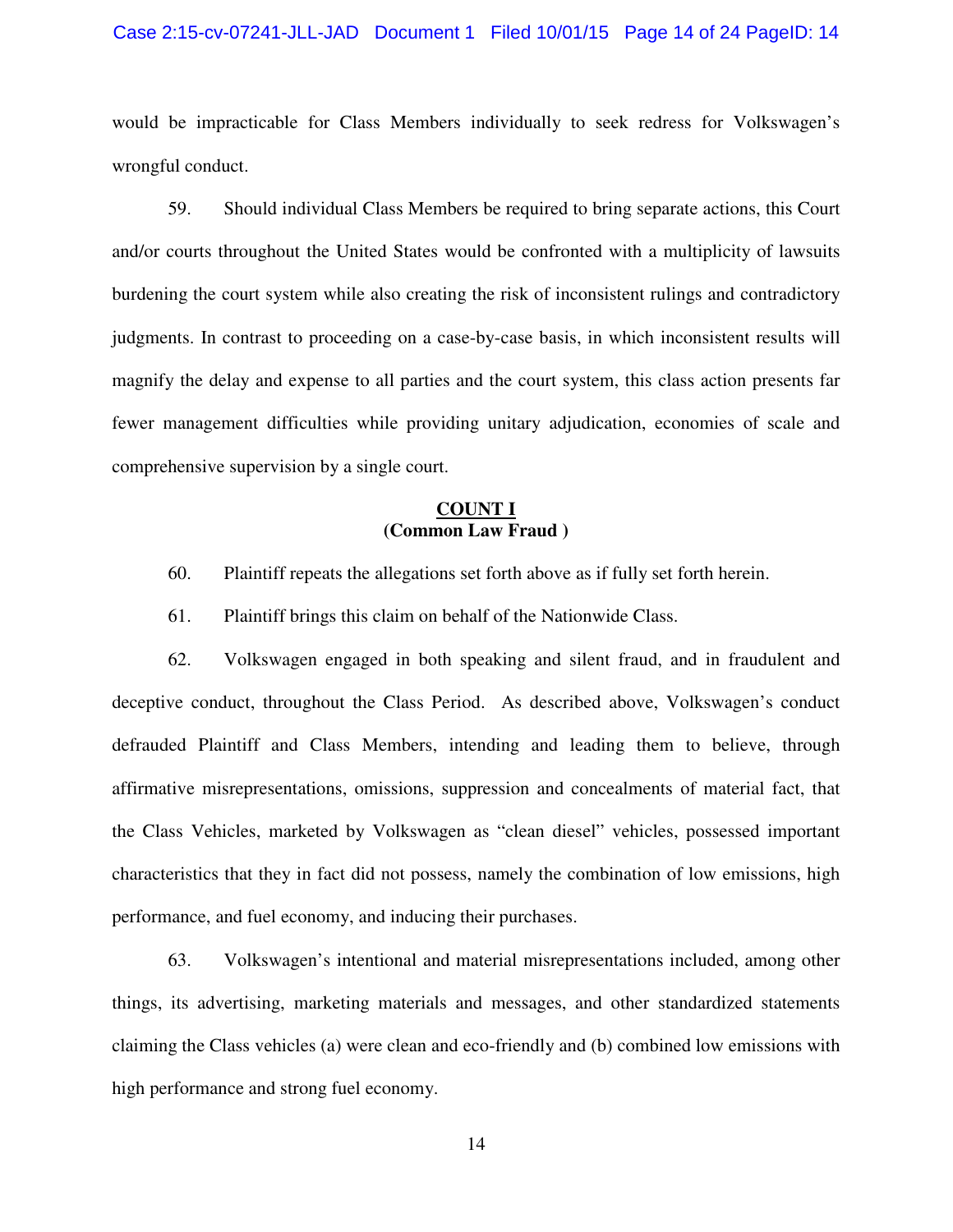## Case 2:15-cv-07241-JLL-JAD Document 1 Filed 10/01/15 Page 15 of 24 PageID: 15

64. The foregoing misrepresentations were uniform for all Class Members. The same advertisements were shown to all Class Members of the public generally and the same marketing materials were distributed to customers and potential customer, and all of the materials contained the same standardized statements relating to the Class Vehicles' environmental friendliness, performance and fuel economy.

65. These representations directly contradicted the true nature and hidden design of the Class Vehicles and their actual emissions when operating under normal circumstances. Volkswagen knew the representations were false when it made them, and intended to defraud purchasers thereby.

66. Volkswagen also had a duty to disclose, rather than conceal and suppress, the full scope and extent of the emissions deception because:

- a. Volkswagen had exclusive knowledge of the actual emissions in the Class Vehicles and concealment thereof;
- b. The details regarding the actual emissions in the Class Vehicles and concealment thereof were known and/or accessible only to Volkswagen;
- c. Volkswagen knew Plaintiff and Class Members did not know and could not reasonably discover the actual emissions in the Class Vehicles and concealment thereof; and
- d. Volkswagen made general representations about the qualities of the Class Vehicles, including statements about their performance, fuel economy, and emissions, which were misleading, deceptive and incomplete without the disclosure of the fact that Volkswagen secretly designed and installed defeat device software on the Class Vehicles that was intended to conceal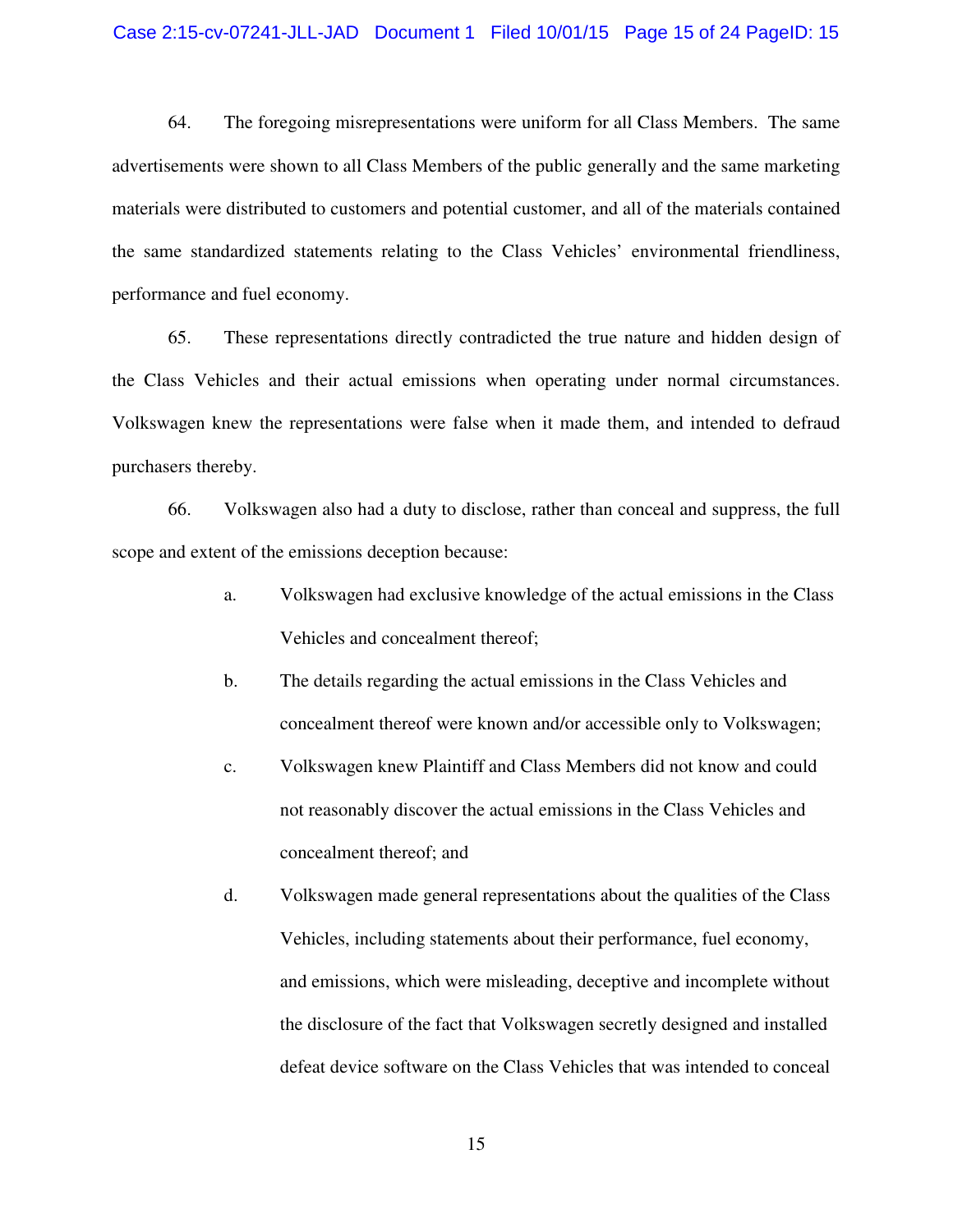## Case 2:15-cv-07241-JLL-JAD Document 1 Filed 10/01/15 Page 16 of 24 PageID: 16

the vehicles' exceedingly high and illegal emission levels from governments, consumers, and the public.

67. Volkswagen's concealment was likewise uniform to all Class Members in that Volkswagen concealed from everyone other than itself, including potential customers and regulators, the true facts relating to the emission levels of the Class Vehicles.

68. Volkswagen's misrepresentations and omissions were material in that they would affect a reasonable consumer's decision to purchase or lease a Class Vehicle. Consumers paid a premium for the clean diesel Class Vehicles precisely because they supposedly offered low emissions and fuel economy without sacrificing performance. Volkswagen's conduct, misrepresentations, omissions, concealment, and suppression, undermined the core value proposition that induced consumers to purchase or lease the Class Vehicles, and directly affect both the quality and worth of the vehicles.

69. Volkswagen's intentionally deceptive conduct – its silent fraud and fraud by concealment – likewise induced the Class Vehicles' purchase by Plaintiff and Class Members, and the resulting harm and damage to them.

70. Plaintiff relied upon Volkswagen's misrepresentations and concealment of the true facts. Class Members are presumed to have relied upon Volkswagen's misrepresentations and concealment of the true facts because those facts are material to a reasonable consumer's purchase the Class Vehicles.

71. As a result of Volkswagen's inducements, Plaintiff and Class Members have sustained significant damage, including, but not limited to, lost vehicle value and diminished vehicle quality and utility. If Plaintiff and Class Members had known about the defeat device and the unlawful emissions at the time of acquisition, they would not have acquired the Class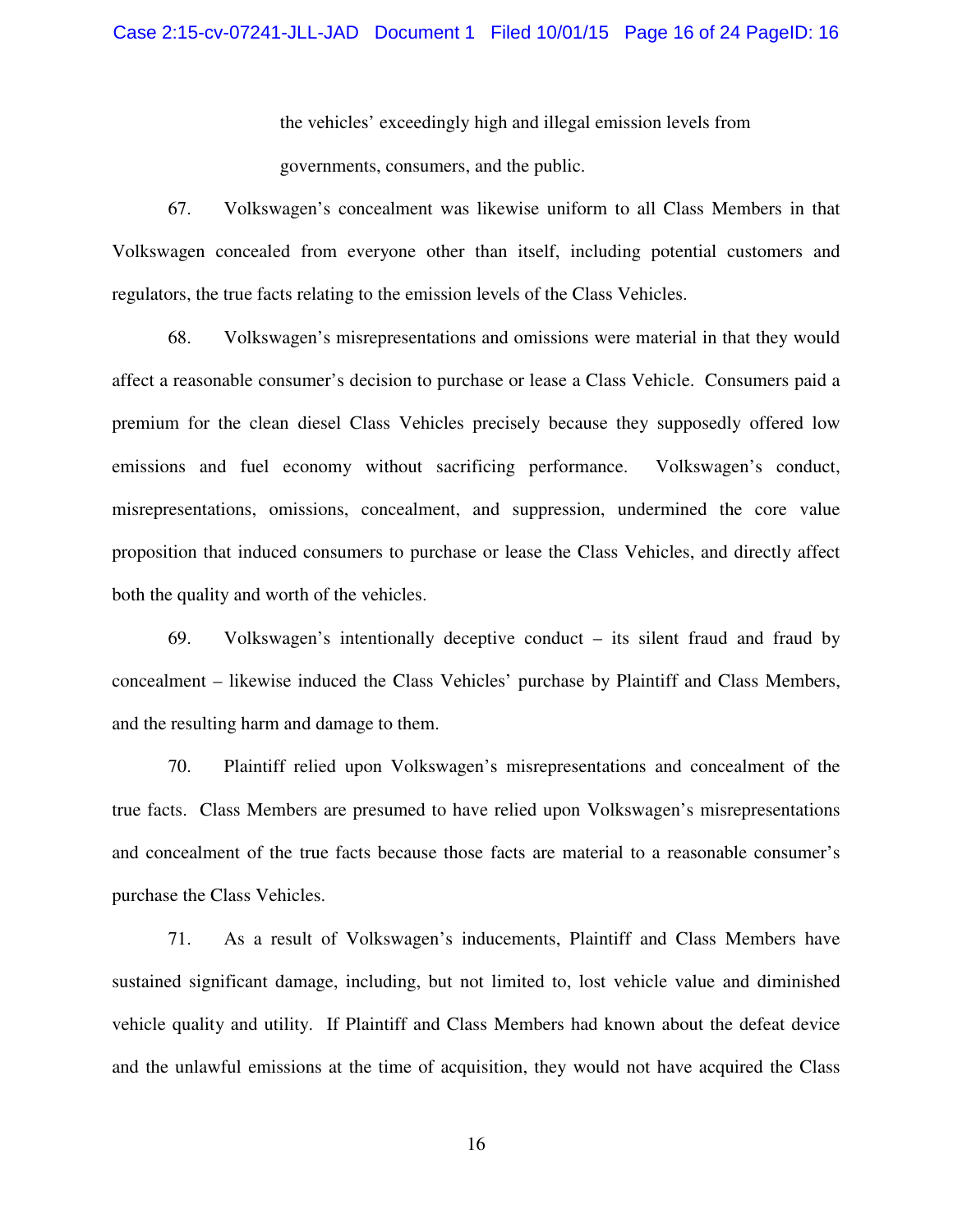## Case 2:15-cv-07241-JLL-JAD Document 1 Filed 10/01/15 Page 17 of 24 PageID: 17

Vehicles. Indeed, the Class Vehicles could not have been marketed or sold to any reasonable consumer had existence of the defeat device been disclosed. Volkswagen is therefore liable to Plaintiff and Class Members in an amount to be proven at trial.

72. Volkswagen intentionally designed and engineered its "clean diesel" vehicles to deceive and cheat regulators and its customers. Volkswagen touted the performance and environmental virtues of these vehicles, while concealing and suppressing the truth about them, for the purpose of inducing Plaintiff and the Class to buy them. Volkswagen's fraud caused both the purchase and the harm. In order to undo this harm, Volkswagen must repair or remediate the vehicles so that they deliver everything it promised when it sold them, or undertake to buy them back from Class Members in terms that are just and equitable under principles of rescission, restitution, and benefit of the bargain.

73. Volkswagen's conduct was systematic, repetitious, knowing, intentional, and malicious, and demonstrated a lack of care and reckless disregard for the rights and interests of Plaintiff, the public, and the environment. Volkswagen's conduct thus warrants an assessment of punitive damages at the highest level allowed by applicable law, consistent with the actual harm it has caused, the reprehensibility of its conduct, and the need to punish and deter such conduct.

# **COUNT II (Breach of Express Warranty)**

74. Plaintiff repeats the allegations set forth above as if fully set forth herein.

75. By advertising the "green" and "clean" qualities of its diesel engines, Volkswagen expressly warranted to purchasers of the Class Vehicles that the Vehicles at least complied with all applicable laws and regulations relating to exhaust emissions. Stated differently, it would be impossible for an automobile to be "green" if it emitted more pollutants than were allowed by applicable environmental laws and regulations.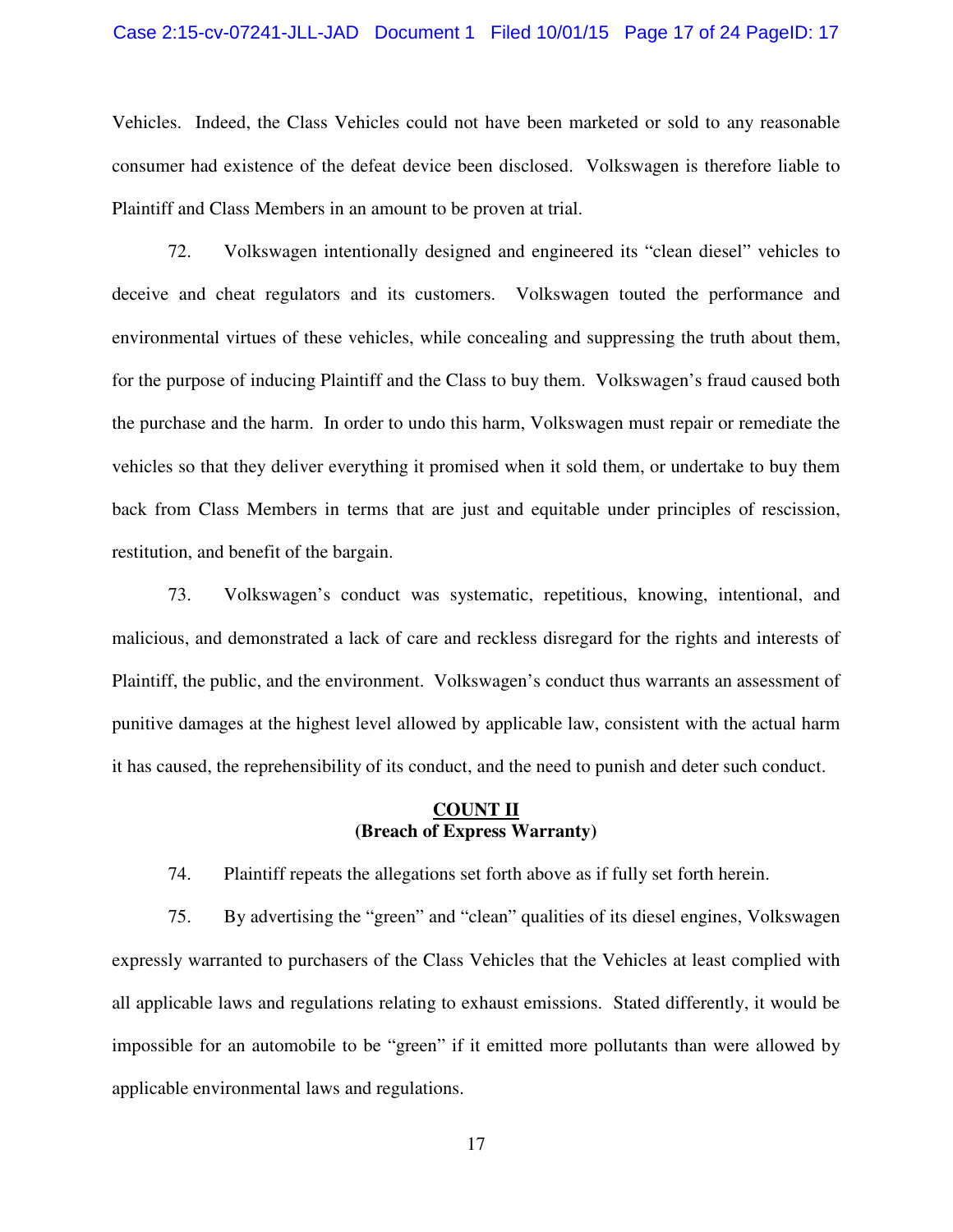## Case 2:15-cv-07241-JLL-JAD Document 1 Filed 10/01/15 Page 18 of 24 PageID: 18

76. Such statements became the basis of the bargain for Plaintiff and other purchasers of the Class Vehicles because such statements are among the facts a reasonable consumer would consider to be material in the purchase of a vehicle.

77. In fact, in ordinary driving conditions, the Class Vehicles did not comply with applicable environmental regulations, emitting between 10 and 40 times the amount of pollutants allowed. As such, it was unlawful for Volkswagen to sell the Vehicles to the public.

78. In addition, Volkswagen stated that the vehicles achieved certain a fuel efficiency in terms of miles per gallon of fuel when tested in accordance with applicable EPA regulations. Those statements created an express warranty that, under EPA test conditions, the vehicle achieved the stated fuel efficiency for purposes of making apples-to-apples comparisons with other vehicles.

79. Testing under EPA regulations presupposes that the vehicles comply with all laws and regulations applicable to automobiles, including environmental regulations.

80. In fact, had the Class Vehicles been tested in accordance with EPA fuel efficiency standards while also complying with pollution regulations, they would have achieved significantly lower fuel efficiency than was stated on the EPA mileage sticker on the vehicle.

81. As a result of the foregoing breaches of express warranty, Plaintiff and other Class Members have been damaged in that they purchased a vehicle that was unlawful to have been sold in the first instance, and, even if lawfully sold, was less valuable than what they paid for the Class Vehicles because the Vehicles do not comply with applicable environmental regulations and cost more to operate because, if they are repaired to conform with applicable environmental regulations, they will be less efficient to operate and incur higher fuel costs.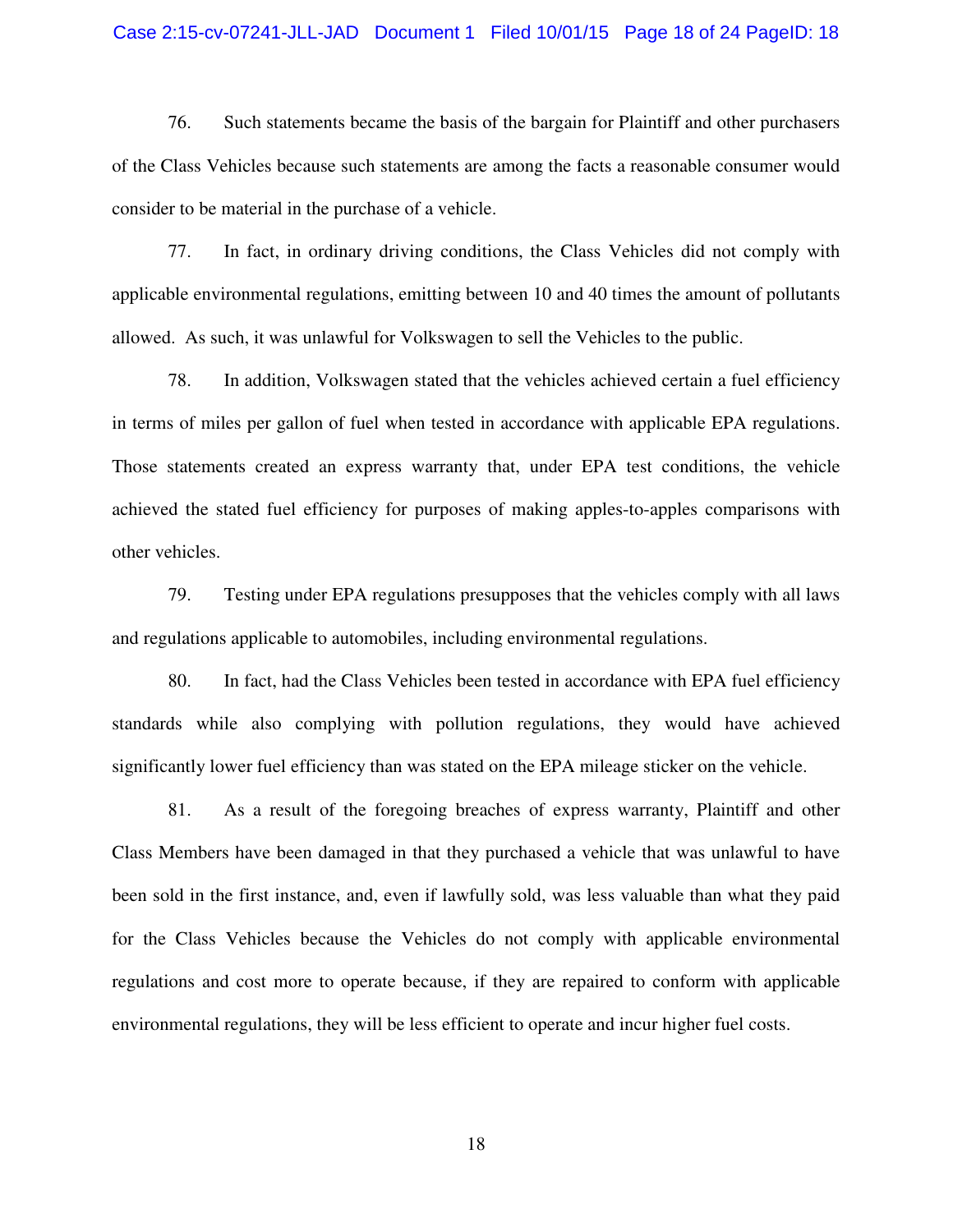# **COUNT III (Breach of Implied Warranty of Merchantability)**

- 82. Plaintiff repeats the allegations set forth above as if fully set forth herein.
- 83. Section 2-314 of the Uniform Commercial Code provides that, unless disclaimed, there is an implied warranty of merchantability with respect to the goods being purchased.

84. Among the warranties included within the implied warranty of merchantability is that the goods would pass without objection in the trade under the contract description, and are adequately labeled.

85. For the reasons set forth above, the Class Vehicles would not pass without objection in the trade because the retail sale by the manufacturer of a vehicle that contains a defeat device is unlawful.

86. In addition, the Class Vehicles are not adequately labeled because they misstate that the Class Vehicles comply with EPA regulations, and the stated gas mileage for comparison purposes was not achieved by testing in accordance with EPA testing procedures.

87. As a result of the foregoing breaches of warranty, Plaintiff and other Class Members have been damaged in that they purchased a Vehicle that was unlawful to have been sold in the first instance, and, even if lawfully sold, was less valuable than what they paid for the Vehicles because the Vehicles do not comply with applicable environmental regulations and cost more to operate because, if they are repaired to conform with applicable environmental regulations, they will be less efficient to operate and incur higher fuel costs.

# **COUNT IV (Magnuson-Moss Act (15 U.S.C. §§ 2301,** *et seq.***) – Implied Warranty)**

88. Plaintiff repeats the allegations contained in the foregoing paragraphs as if fully set forth herein.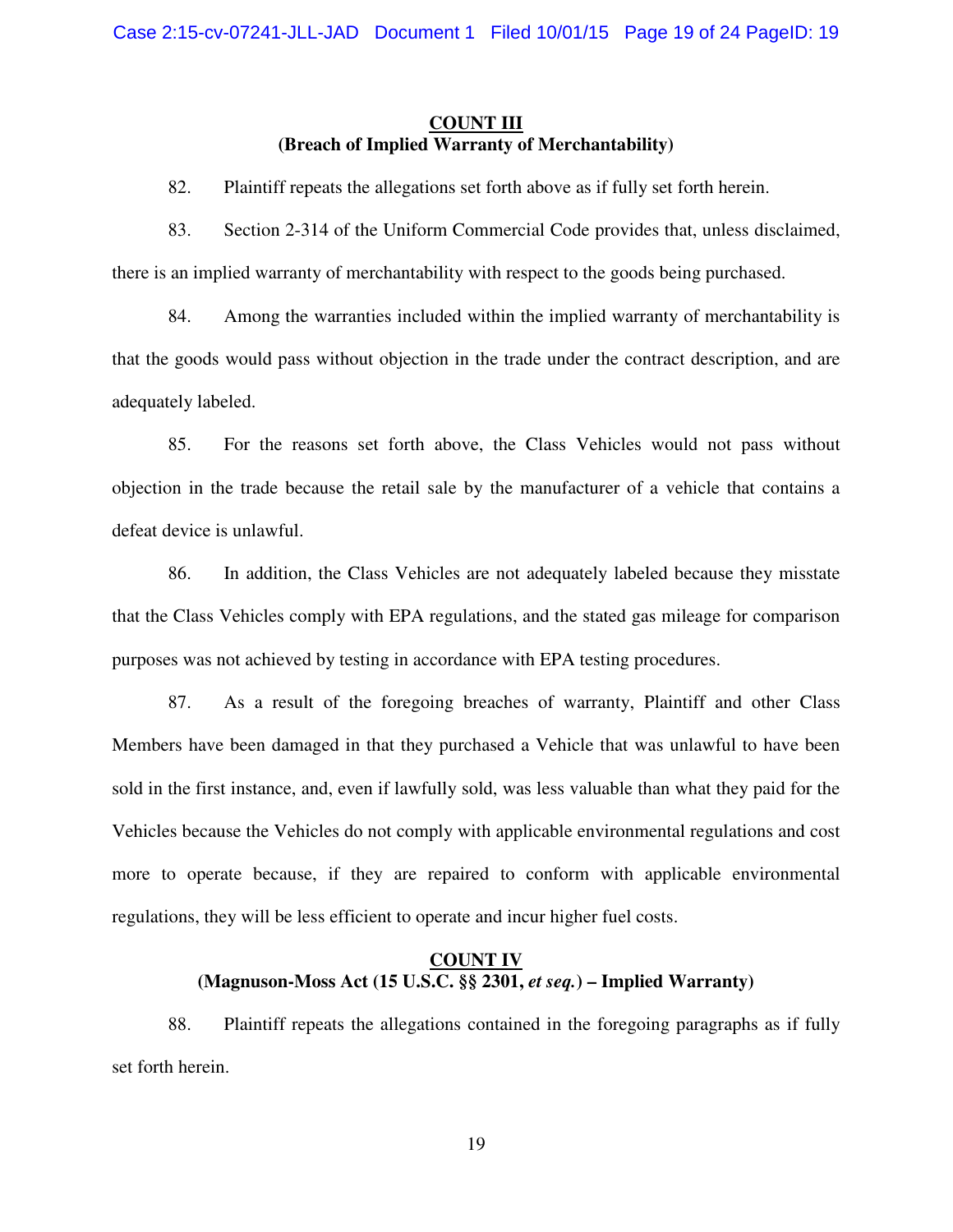89. The Class Vehicles are "consumer products" within the meaning of the Magnuson-Moss Warranty Act, 15 U.S.C. § 2301(1).

90. Plaintiff and Class Members are "consumers" within the meaning of the Magnuson-Moss Warranty Act, 15 U.S.C. § 2301(3). They are consumers because they are persons entitled under applicable state law to enforce against the warrantor the obligations of its express and implied warranties.

91. Volkswagen is a "supplier" and "warrantor" within the meaning of the Magnuson-Moss Warranty Act, 15 U.S.C. § 2301(4)-(5).

92. 15 U.S.C. § 2310(d)(1) provides a cause of action for any consumer who is damaged by the failure of a warrantor to comply with a written or implied warranty.

93. Volkswagen provided Plaintiff and the other Class Members with an implied warranty of merchantability in connection with the purchase or lease of their Vehicles that is an "implied warranty" within the meaning of the Magnuson-Moss Warranty Act, 15 U.S.C. § 2301(7). As a part of the implied warranty of merchantability, Volkswagen warranted that the Class Vehicles would pass without objection in the trade as designed, manufactured, and marketed, and were adequately labeled.

94. Volkswagen breached these implied warranties, as described in more detail above, and are therefore liable to Plaintiff and the Class pursuant to 15 U.S.C.  $\S$  2310(d)(1).

95. Any efforts to limit the implied warranties in a manner that would exclude coverage of the Class Vehicles is unconscionable, and any such effort to disclaim, or otherwise limit, liability for the Class Vehicles is null and void.

96. Plaintiff and the other Class Members have had sufficient direct dealings with either Volkswagen or its agents (dealerships) to establish privity of contract.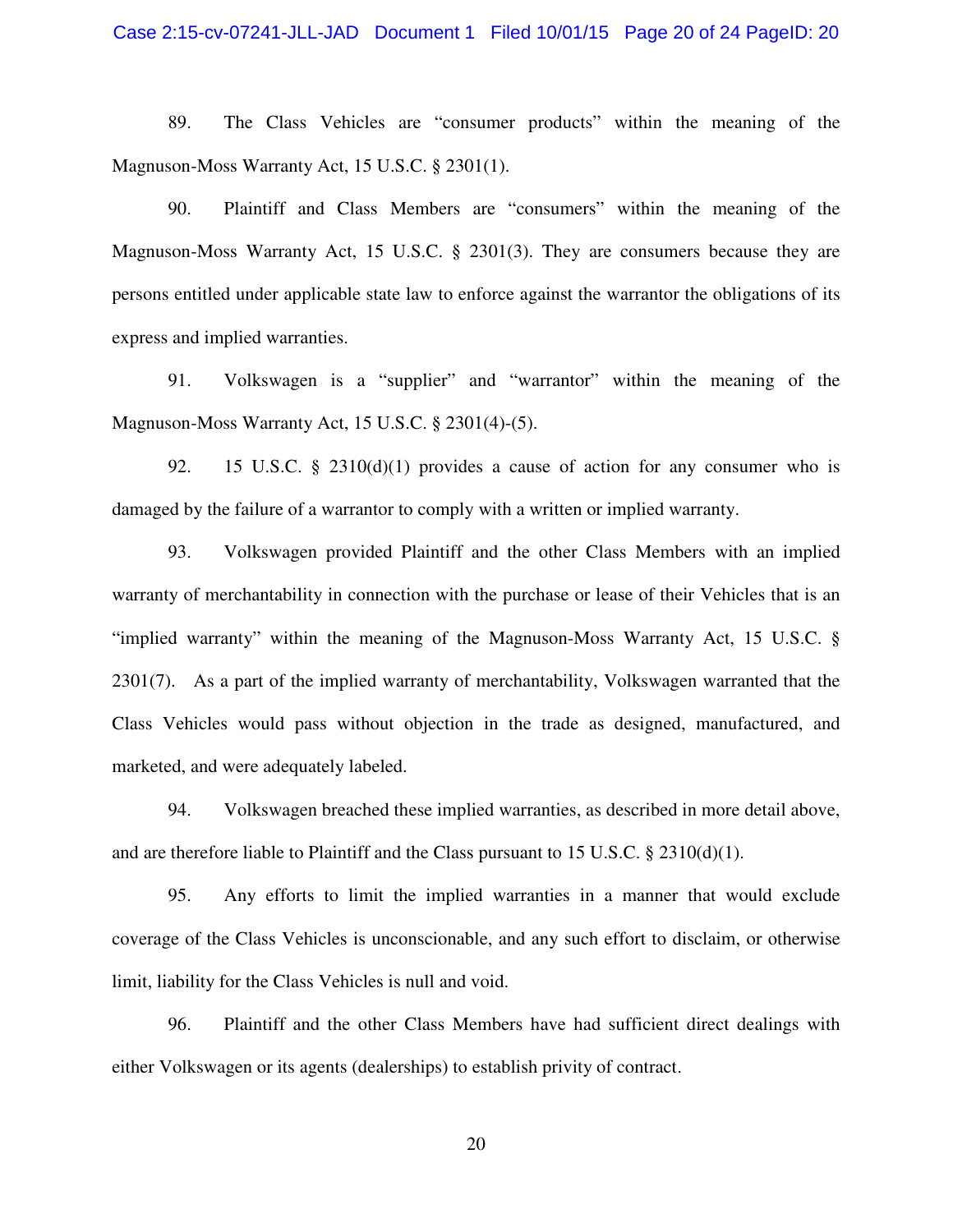## Case 2:15-cv-07241-JLL-JAD Document 1 Filed 10/01/15 Page 21 of 24 PageID: 21

97. Nonetheless, privity is not required here because Plaintiff and other Class Members are intended third-party beneficiaries of contracts between Volkswagen and its dealers, and specifically, of the implied warranties. The dealers were not intended to be the ultimate consumers of the Class Vehicles and have no rights under the warranty agreements provided with the Class Vehicles; the warranty agreements were designed for and intended to benefit consumers.

98. Pursuant to 15 U.S.C. § 2310(e), Plaintiff is entitled to bring this class action and are not required to give the Vehicle Manufacturer Defendants notice and an opportunity to cure until such time as the Court determines the representative capacity of Plaintiff pursuant to Rule 23 of the Federal Rules of Civil Procedure.

99. The amount in controversy of Plaintiff's individual claims meets or exceeds the sum of \$25.00. The amount in controversy of this action exceeds the sum of \$50,000.00, exclusive of interest and costs, computed on the basis of all claims to be determined in this lawsuit. Plaintiff, individually and on behalf of the other Class Members, seeks all damages permitted by law, including diminution in value of their Class Vehicles, in an amount to be proven at trial. In addition, pursuant to 15 U.S.C. § 2310(d)(2), Plaintiff and the other Class Members are entitled to recover a sum equal to the aggregate amount of costs and expenses (including attorneys' fees based on actual time expended) determined by the Court to have reasonably been incurred by Plaintiff and the other Class Members in connection with the commencement and prosecution of this action.

100. Further, Plaintiff and the Class are also entitled to equitable relief under 15 U.S.C.  $§$  2310(d)(1).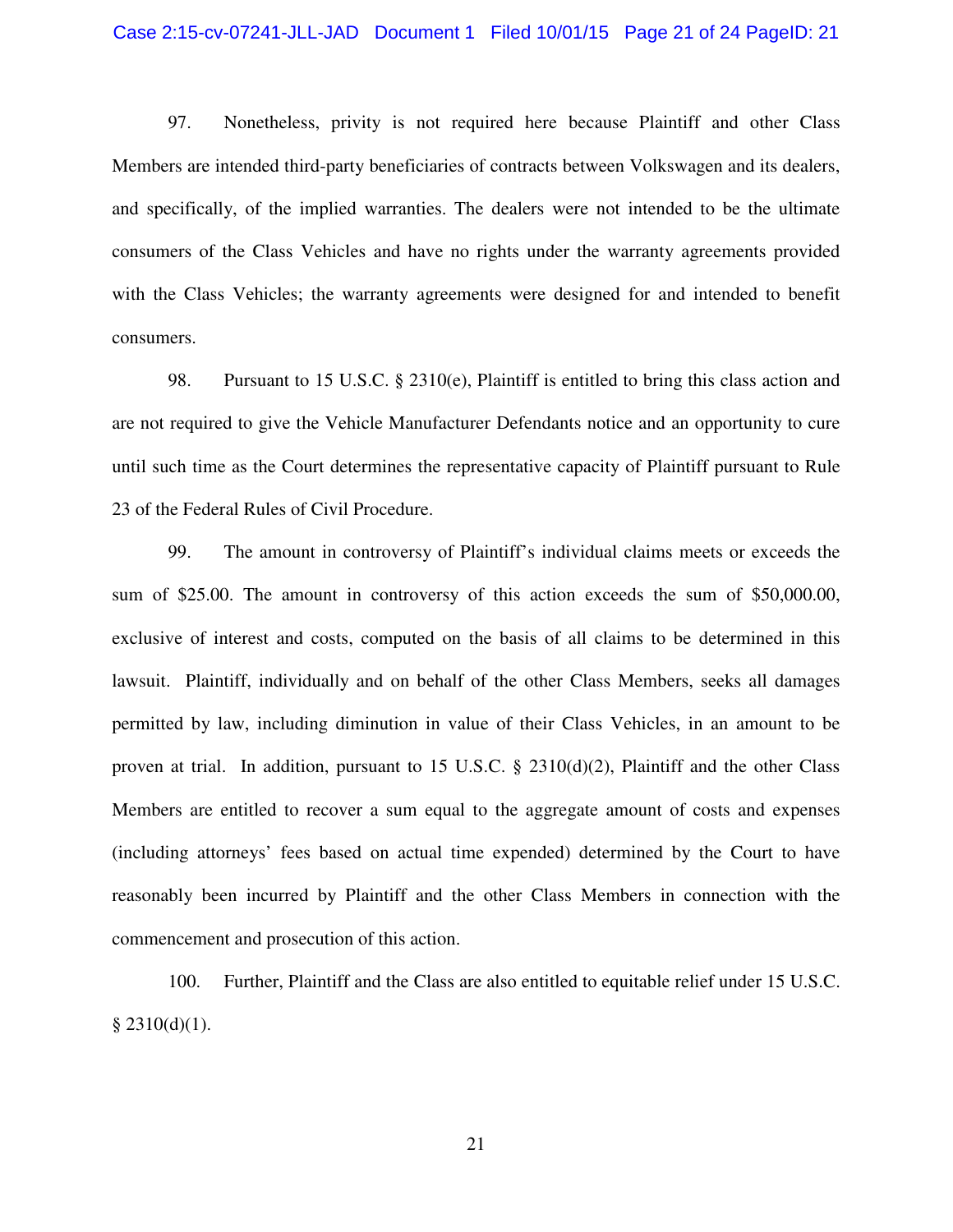# **COUNT V (Unjust Enrichment)**

101. Plaintiff repeats the foregoing allegations as if fully set forth herein.

102. Volkswagen has been unjustly enriched in that it intentionally sold vehicles with defeat devices which were intended to mask the fact that the Class Vehicles did not comply with applicable automobile exhaust regulations and, in fact, emitted between 10 and 40 times the pollutant allowed by those regulations.

103. When purchasing their vehicles, Plaintiff and other Class Members reasonably believed that the Class Vehicles complied with applicable environmental regulations and, if properly tested in accordance with EPA mileage standards, would achieve for comparison purposes the mileage stated on the window sticker of the vehicles.

104. Plaintiff and other Class Members got less than what they paid for in that the Class Vehicles did not comply with applicable environmental regulations, nor was the EPA mileage stated on the sticker usable for comparison purposes for other vehicles.

105. The foregoing did not occur by happenstance or conditions out of Volkswagen's control. In fact, the Vehicles were deliberately designed to comply with environmental regulations only when being tested and were known and intended by Volkswagen to not comply with applicable regulations under ordinary driving conditions.

# **COUNT VI (Violation of the Wyoming Consumer Protection Act, (Wyo. Stat. § 40-12-101,** *et seq***.))**

106. Plaintiff repeats the foregoing allegations as if fully set forth herein.

107. Plaintiff and Class Members are "consumers" within the meaning of the Wyoming Consumer Protection Act.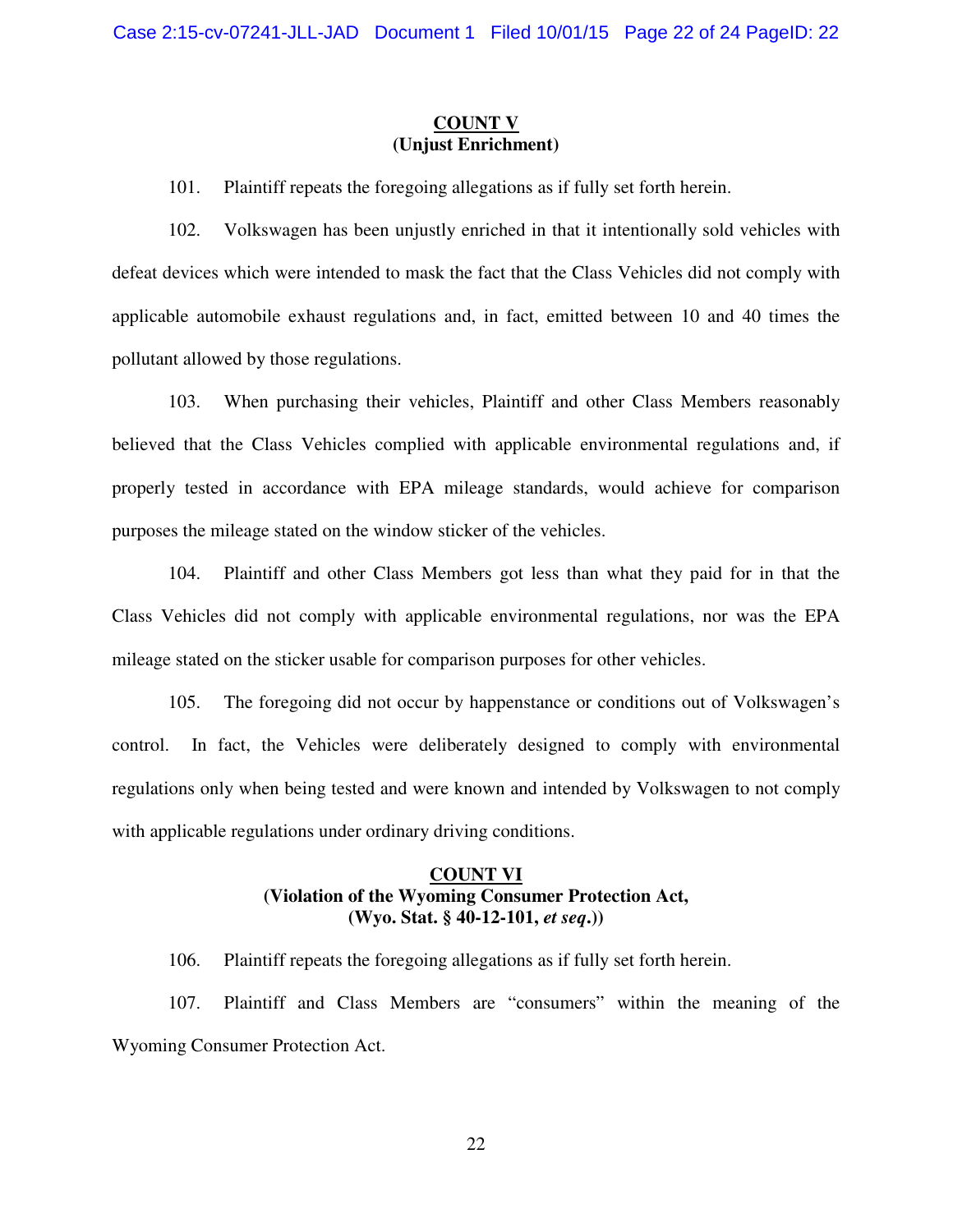## Case 2:15-cv-07241-JLL-JAD Document 1 Filed 10/01/15 Page 23 of 24 PageID: 23

108. At all relevant times, Volkswagen was engaged in trade or commerce within the meaning of the Wyoming Consumer Protection Act.

109. Volkswagen's sale of the Class Vehicles constitutes an unfair and/or deceptive trade practice in violation of Wyo. Stat. § 40-12-101, *et seq*., in that Volkswagen advertised and promised that the Class Vehicles were of a particular quality when in fact they were not.

110. Plaintiff and other Class Members suffered actual damages as a result of Volkswagen's deceptive and unfair trade practices in that they received vehicles that were less valuable than they should have been, for the reasons set forth above.

WHEREFORE, Plaintiff, individually and on behalf of the Class Members respectfully requests that the Court enter judgment in their favor and against Volkswagen, as follows:

A. Certification of the proposed Class, including appointment of Plaintiff's counsel as Class Counsel;

B. An order temporarily and permanently enjoining Volkswagen from continuing the unlawful, deceptive, fraudulent, and unfair business practices alleged in the Complaint.

C. Injunctive relief in the form of a buy back, recall or free replacement program;

D. Costs, restitution, actual damages, punitive damages and disgorgement in an amount to be determined at trial;

E. Revocation of acceptance;

F. Damages under the Magnuson-Moss Warranty Act;

G. For treble- or punitive damages as permitted by law;

H. An order requiring Volkswagen to pay both pre- and post-judgment interests on any amounts awarded;

I. An award of costs and attorneys' fees; and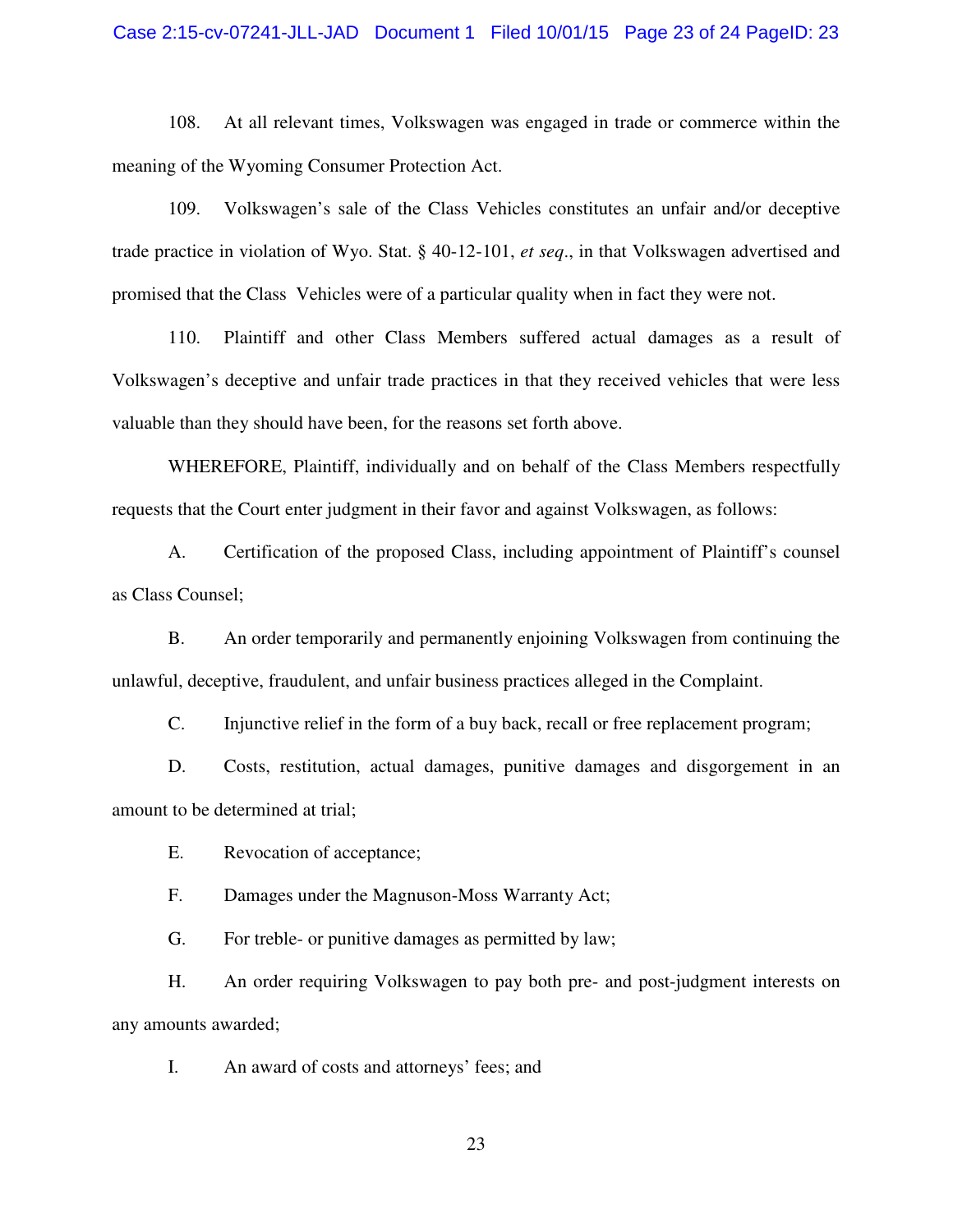J. Such other or further relief as may be appropriate.

# **DEMAND FOR JURY TRIAL**

The undersigned hereby demands a trial by jury as to all issues so triable.

Dated: October 1, 2015 By: *Isl* James E. Cecchi James E. Cecchi Lindsey H. Taylor CARELLA, BYRNE, CECCHI,

OLSTEIN, BRODY & AGNELLO, P.C. 5 Becker Farm Road Roseland, New Jersey 07068 (973) 994-1700

Gary E. Mason Esfand Y. Nafisi Benjamin Branda WHITFIELD BRYSON & MASON LLP 1625 Massachusetts Avenue, NW, Ste. 605 Washington, DC 20036 (202) 429-2290

Gregory F. Coleman Mark E. Silvey GREG COLEMAN LAW PC First Tennessee Plaza 800 S. Gay Street, Suite 1100 Knoxville, TN 37929 (865) 247-0090

Edward A. Wallace Amy E. Keller WEXLER WALLACE LLP 55 West Monroe Street, Suite 3300 Chicago, IL 60603 (312) 346-2222

Attorneys for Plaintiff